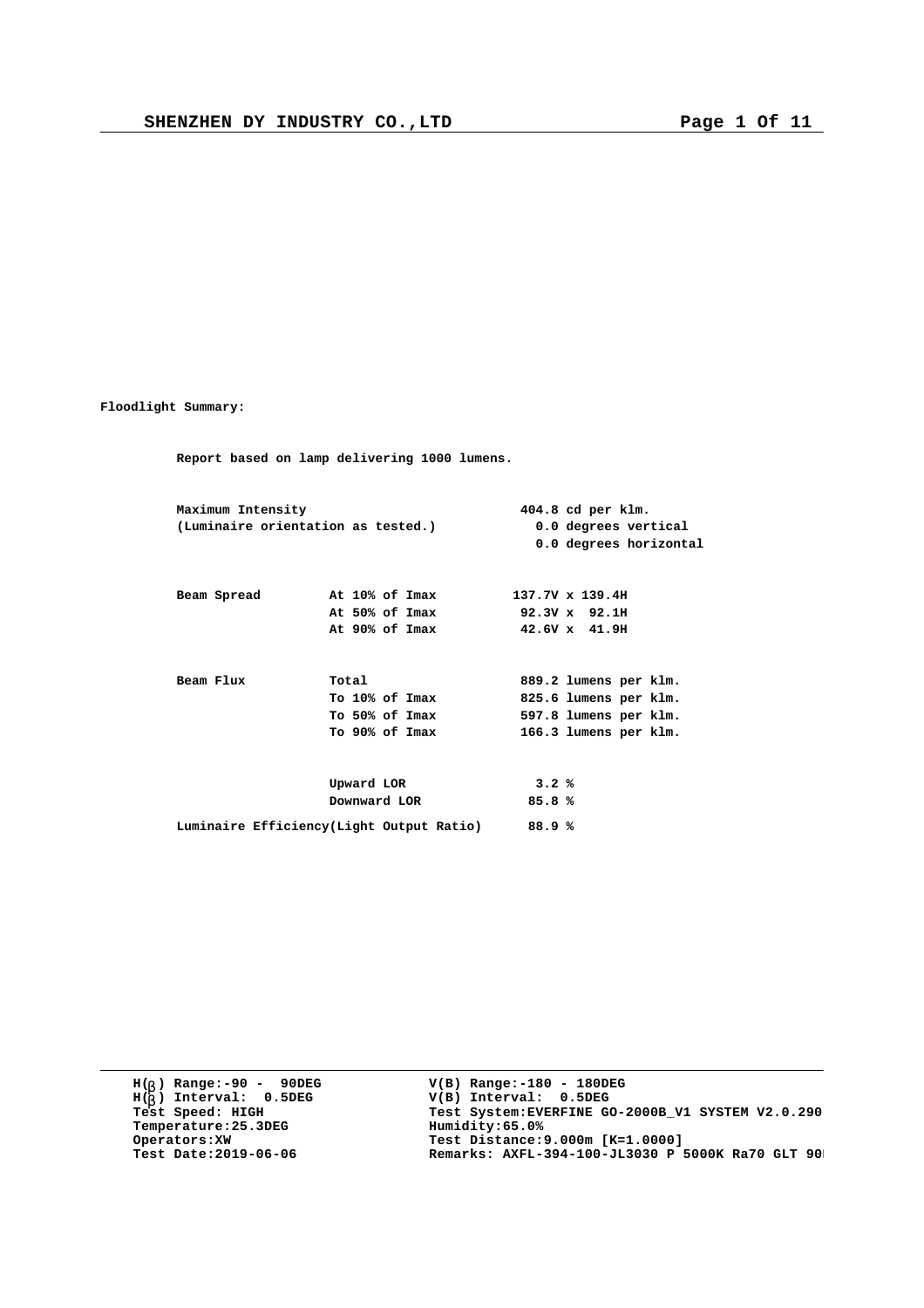|  | LUMINAIRE PHOTOMETRIC TEST REPORT |  |  |
|--|-----------------------------------|--|--|
|--|-----------------------------------|--|--|

| Test: U: 230.3V I: 0.4288A P: 97.10W PF: 0.9833 Lamp Flux: 14400x1 lm |       |                         |
|-----------------------------------------------------------------------|-------|-------------------------|
| NAME: AXFL                                                            | TYPE: | <b>WEIGHT:</b>          |
| SPEC.:100W                                                            | DIM.: | SERIAL No.: 20190606001 |
| MFR.: AXLUX                                                           | SUR.: | PROTECTION ANGLE:       |

| $-7 + 180$<br>$-150$<br>150                                           | DATA OF LAMP               |       |                            | Eff:131.871m/W |
|-----------------------------------------------------------------------|----------------------------|-------|----------------------------|----------------|
| $-120$<br>120                                                         | JL3030 5000K Ra70<br>MODEL |       | $\texttt{Imax}(\text{cd})$ | 5828           |
|                                                                       | NOMINAL POWER (W)          | 100   | AVAILABILITY(%)            | 82.6           |
| $-90$                                                                 | RATED VOLTAGE(V)           | 230   | Avai. FLUX(lm)             | 11895          |
|                                                                       | NOMINAL $FLUX(lm)$         | 14400 | LOR(8)                     | 88.9           |
| $-60$<br>UNIT:od<br>V 0.0DEG PLAN, 92.9deg<br>= E 0.0DEG PLAN.92.4dec | LAMPS INSIDE               | 1     | TOTAL FLUX(1m)             | 12804          |
| AVERAGE BEAM ANGLE(50%): 92.6 DEG                                     | TEST VOLTAGE(V)            | 230   | @50%(H,V)<br>$\mathbf{a}$  | 92,92DEG       |
|                                                                       |                            |       |                            |                |

| 90             |      |                      |                             |                |       |                                                                                                                            |      |                      | AREA FLUX DIAGRAM |             |      |      |           |             |           |                     | UNIT: 1m                                  |           | Ft              | F a   |
|----------------|------|----------------------|-----------------------------|----------------|-------|----------------------------------------------------------------------------------------------------------------------------|------|----------------------|-------------------|-------------|------|------|-----------|-------------|-----------|---------------------|-------------------------------------------|-----------|-----------------|-------|
| 80             | 0.07 |                      |                             |                |       | $[0.23] 0.39] 0.56] 0.70] 0.84] 0.96] 1.03] 1.08] 1.06] 1.00$                                                              |      |                      |                   |             |      | 0.90 |           | 0.790.66    | 0.52 0.37 |                     |                                           | 0.23 0.13 | 11.5            | 0.00  |
| 70             |      |                      |                             |                |       | $0.08 0.30 0.78 1.60 2.66 4.17 5.66 6.68 7.30 7.22 6.45 5.23$                                                              |      |                      |                   |             |      |      |           |             |           | 3.64 2.22 1.29 0.63 | 0.30 0.14                                 |           | 56.4            | 0.00  |
| 60             | 0.09 |                      |                             |                |       | $\vert 0.54 \vert 1.94 \vert 4.61 \vert 8.46 \vert 13.2 \vert 17.8 \vert 21.4 \vert 23.6 \vert 23.4 \vert 20.8 \vert 23.4$ |      |                      |                   |             |      |      |           |             |           |                     | $17.2$  12.5 7.80 4.08 1.60 0.47 0.15     |           | 180             | 108   |
| 50             |      |                      |                             |                |       | 0.10 0.93 3.55 8.66 16.4 26.5 37.7                                                                                         |      |                      | $46.9$ 52.2 51.6  |             | 45.4 | 36.0 |           | $25.2$ 15.6 |           | 8.16 3.18           | 0.84                                      | 0.17      | 379             | 355   |
| 40             |      |                      | $0.12$  1.37 5.28 13.4 26.9 |                |       |                                                                                                                            |      | 45.6 66.4 83.2       |                   | $92.1$ 91.0 | 80.3 | 62.9 |           |             |           |                     | $42.8$ $25.3$ $12.7$ $4.95$ $1.33$ $0.20$ |           | 656             | 641   |
| 30             |      |                      |                             |                |       | 0.15 1.80 7.08 18.7 39.6 67.9 96.9                                                                                         |      | 119                  | 130               | 128         | 115  | 91.7 |           |             |           |                     | $63.5$  37.0 17.7 6.81 1.88 0.23          |           | 943             | 932   |
|                |      | 0.17 2.17 8.77       |                             | 24.1           | 51.8  | 87.5                                                                                                                       | 121  | 145                  | 156               | 154         | 139  | 114  |           |             |           |                     | $81.6$ 48.3 22.7 8.85 2.41 0.27           |           | 1167            | 1158  |
|                | 0.19 | 2.45                 | 10.1                        | 28.4           | 60.8  | 100                                                                                                                        | 135  | 159                  | 170               | 168         | 153  | 128  | 93.6      | 57.2        |           |                     | $27.9$  10.8 2.87 0.30                    |           | 1309            | 1301  |
|                | 0.20 |                      | 2.61 10.8 30.8 65.4         |                |       | 106                                                                                                                        | 140  | 164                  | 175               | 174         | 159  | 134  | 102       | 64.7        |           |                     | 32.1 12.2 3.20 0.33 1376                  |           |                 | 1369  |
| VERTICAL (DEG) | 0.21 |                      | $2.69$  11.2 31.8 66.8      |                |       | 107                                                                                                                        | 140  | 163                  | 173               | 172         | 159  | 135  | 103       | 66.3        |           |                     | 33.1 12.5 3.29 0.34 1380                  |           |                 | 1373  |
|                | 0.22 | $2.71$ 11.1          |                             | 31.1           | 64.7  | 102                                                                                                                        | 133  | 154                  | 164               | 162         | 150  | 127  | 96.5      | 61.5        |           |                     | 30.7 11.8 3.13 0.33                       |           | 1305            | 1298  |
| $-30$          | 0.22 |                      | $2.57$  10.3 27.6 55.8      |                |       | 88.9                                                                                                                       | 118  | 138                  | 147               | 146         | 134  | 113  | 84.2      | 52.8        |           |                     | 26.4 10.4 2.83 0.31                       |           | 1158            | 1151  |
| $-40$          |      | $0.20$   2.31   8.77 |                             | $ 21.7\rangle$ |       | 43.4 70.7                                                                                                                  | 96.3 | 115                  | 124               | 123         | 112  | 92.5 |           |             |           |                     | 67.3 41.3 20.9 8.64 2.42 0.28             |           | 950             | 941   |
| $-50$          |      | 0.19 1.96 6.87       |                             |                |       | 15.8 30.4 49.7 69.0                                                                                                        |      | 84.2                 | 91.9              | 91.2        | 82.4 | 66.7 | 47.7      |             |           |                     | 29.3 15.5 6.66 1.94 0.25                  |           | 692             | 679   |
| $-60$          |      |                      |                             |                |       | $0.17 1.55 4.98 10.8 19.4 30.4 41.7 51.5 56.6 $                                                                            |      |                      |                   | 56.3        | 50.7 | 40.7 |           |             |           |                     | 29.5 19.0 10.6 4.70 1.44 0.22             |           | 430             | 410   |
| $-70$          |      |                      |                             |                |       | $0.15 1.12 3.24 6.64 11.4 16.6 21.7 26.1 28.4 28.3 $                                                                       |      |                      |                   |             | 25.9 | 21.5 |           |             |           |                     | $16.3$ 11.0 6.22 2.88 1.00 0.20           |           | 229             | 179   |
| $-80$          |      | 0.13 0.74 1.77       |                             |                |       | $\vert 3.19 \vert 4.97 \vert 7.12 \vert 9.08 \vert 10.6 \vert 11.3 \vert 11.2 \vert 10.4 \vert$                            |      |                      |                   |             |      | 8.75 | 6.6014.41 |             |           | 2.77 1.51           | 0.67                                      | 0.19      | 95.4 0.00       |       |
| $-90$          | 0.12 |                      |                             |                |       | $0.54 0.98 1.43 1.86 2.30 2.71 3.01 3.09 3.06 2.91 2.56 2.16 1.75 1.35 0.94 0.55 0.18 $                                    |      |                      |                   |             |      |      |           |             |           |                     |                                           |           | 31.5 0.00       |       |
| $-90$          | -80  | $-70$                |                             | -60            | $-50$ | $-40$<br>$-30$                                                                                                             |      | -20 HORIZONTAL(DEG)  |                   |             | 20   |      | 30        | 40<br>50    | 60        |                     | 80<br>70                                  |           | 90              |       |
| Ft             | 2.79 | 28.6                 | 108                         | 281            | 571   | 926                                                                                                                        |      | $1252$ $1491$ $1607$ |                   | 1591        | 1448 | 1198 | 879       | 546         | 275       | 109                 |                                           |           | 30.8 4.20 12348 |       |
| Fa             | 0.00 | 0.00                 | 69.7                        | 252            | 545   | 900                                                                                                                        |      | 1226 1465            |                   | 1580 1565   | 1422 | 1173 | 854       | 521         | 247       | 75.2                | 0.97                                      | 0.00      |                 | 11895 |

**one-half-peak spread: U:49.4,D:43.3 , L:45.2,R:47.4 NEMA Beam Type: Type 7**

**H( ) Range:-90 - 90DEG** H(<sub>b</sub>) Range:-90 - 90DE<br>H(<sub>b</sub>) Interval: 0.5DEG **b Temperature:25.3DEG**<br>**Operators:XW**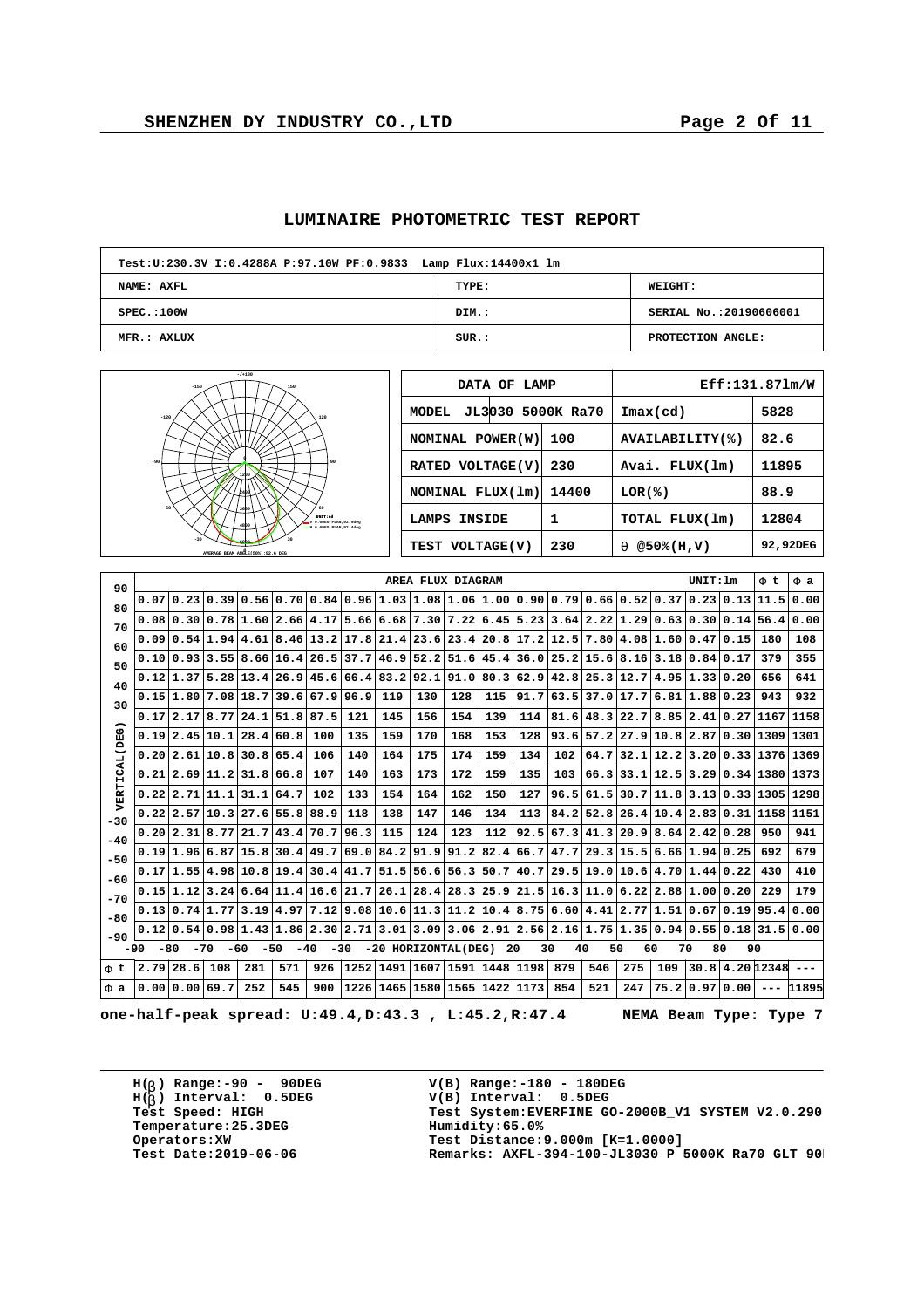| ISOCANDELA DIAGRAM |  |
|--------------------|--|
|--------------------|--|

| Test: U: 230.3V I: 0.4288A P: 97.10W PF: 0.9833 Lamp Flux: 14400x1 lm |       |                         |
|-----------------------------------------------------------------------|-------|-------------------------|
| NAME: AXFL                                                            | TYPE: | <b>WEIGHT:</b>          |
| SPEC.:100W                                                            | DIM.: | SERIAL No.: 20190606001 |
| MFR.: AXLUX                                                           | SUR.: | PROTECTION ANGLE:       |



**H( ) Range:-90 - 90DEG** H(<sub>b</sub>) Range:-90 - 90DE<br>H(<sub>b</sub>) Interval: 0.5DEG **b Temperature: 25.3DEG**<br>**Operators: XW**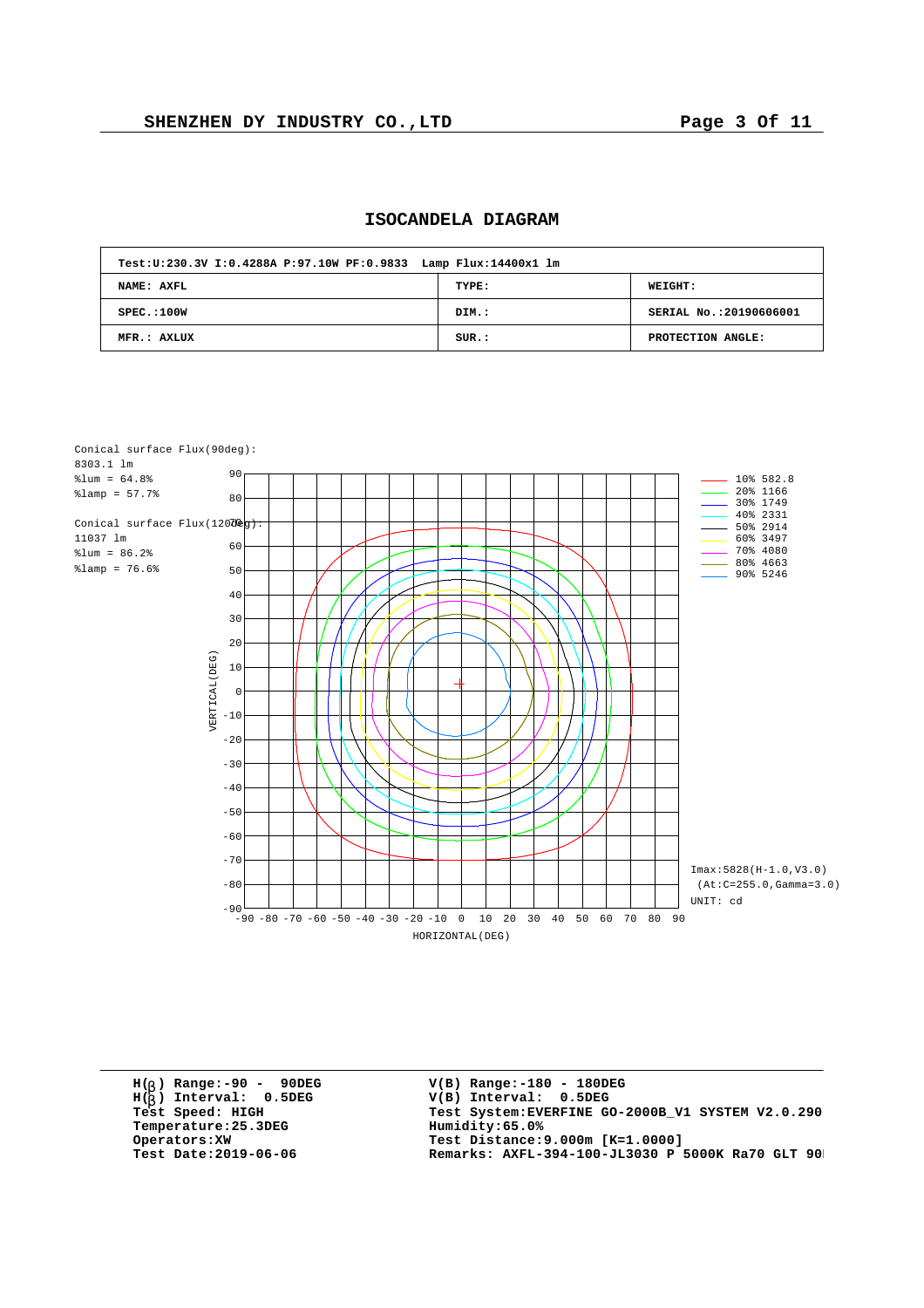| Test: U: 230.3V I: 0.4288A P: 97.10W PF: 0.9833 Lamp Flux: 14400x1 lm |       |                         |  |  |  |  |  |  |  |  |  |
|-----------------------------------------------------------------------|-------|-------------------------|--|--|--|--|--|--|--|--|--|
| NAME: AXFL                                                            | TYPE: | <b>WEIGHT:</b>          |  |  |  |  |  |  |  |  |  |
| SPEC.:100W                                                            | DIM.: | SERIAL No.: 20190606001 |  |  |  |  |  |  |  |  |  |
| MFR.: AXLUX                                                           | SUR.: | PROTECTION ANGLE:       |  |  |  |  |  |  |  |  |  |





**H( ) Range:-90 - 90DEG** H(<sub>b</sub>) Range:-90 - 90DE<br>H(<sub>b</sub>) Interval: 0.5DEG **b**  $Temperature:25.3DEG$ <br>Operators:XW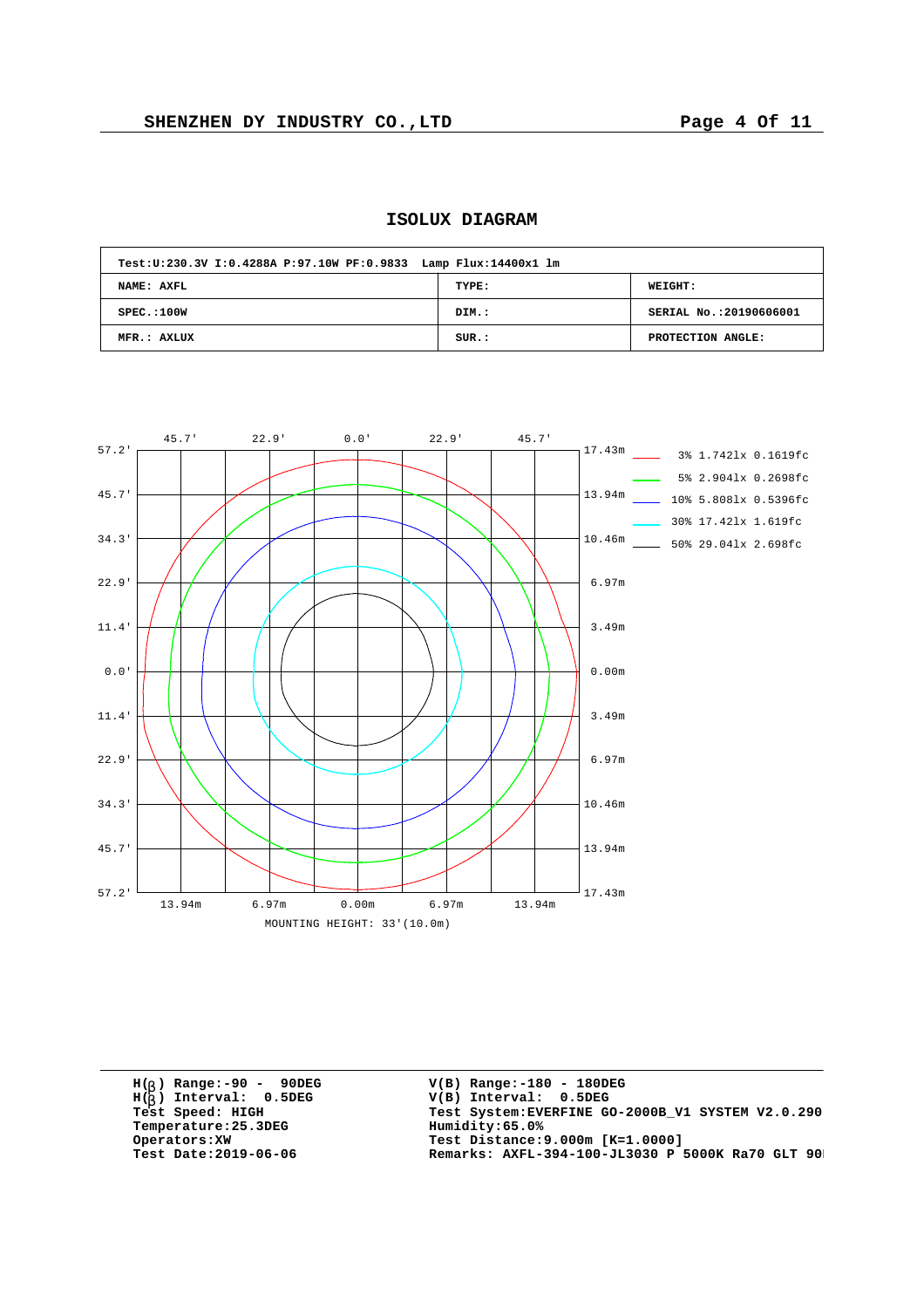



**H( ) Range:-90 - 90DEG** H(<sub>b</sub>) Range:-90 - 90DE<br>H(<sub>b</sub>) Interval: 0.5DEG **b**  $Temperature:25.3DEG$ <br>Operators:XW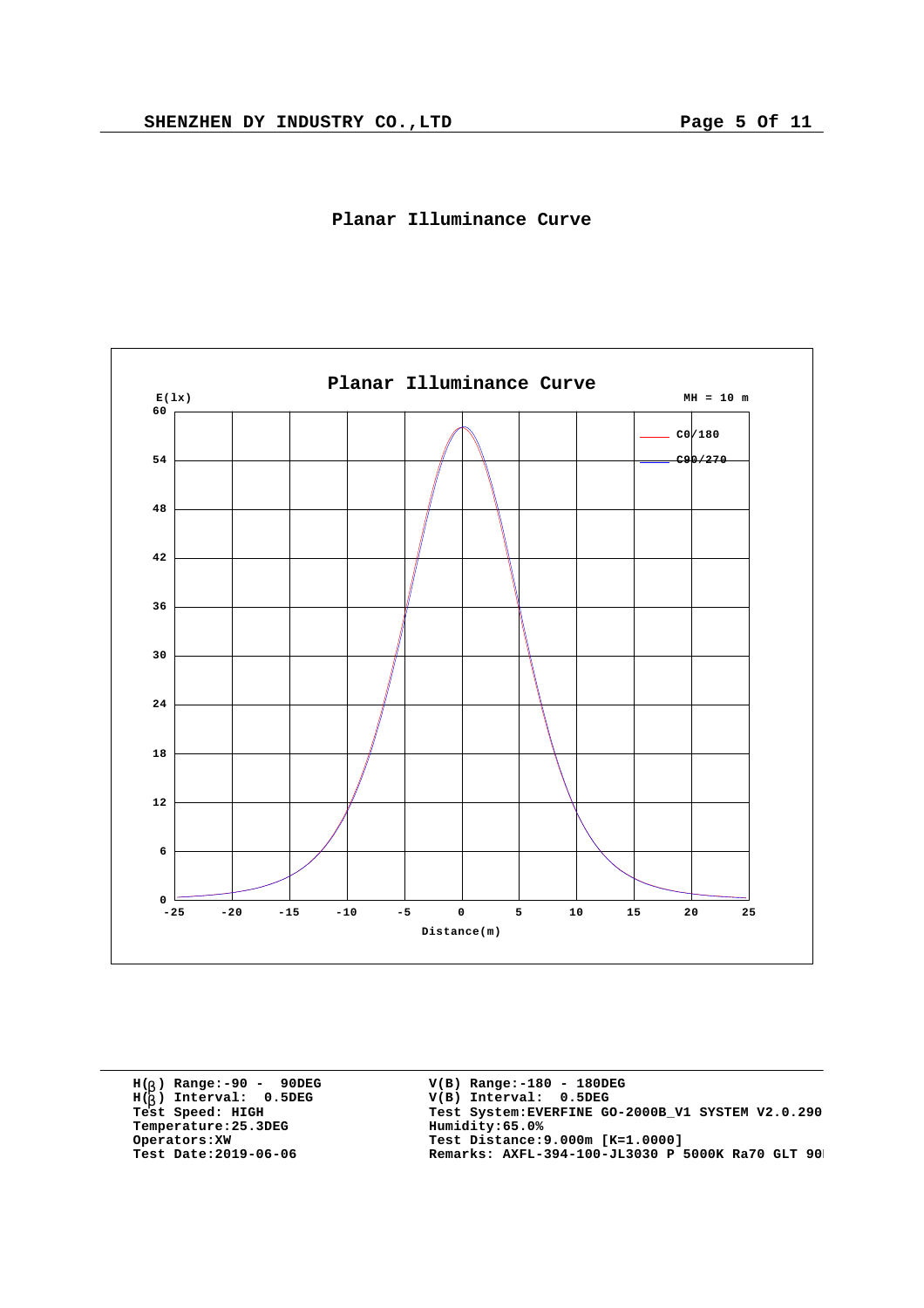**AAI Figure**

| Test: U: 230.3V I: 0.4288A P: 97.10W PF: 0.9833 Lamp Flux: 14400x1 lm |       |                         |
|-----------------------------------------------------------------------|-------|-------------------------|
| NAME: AXFL                                                            | TYPE: | WEIGHT:                 |
| SPEC.:100W                                                            | DIM.: | SERIAL No.: 20190606001 |
| MFR.: AXLUX                                                           | SUR.: | PROTECTION ANGLE:       |



**Flux out:8767 lm**

**Note:The Curves indicate the illuminated area and the average illumination when the luminaire is at different distance.**

**H( ) Range:-90 - 90DEG** H(<sub>b</sub>) Range:-90 - 90DE<br>H(<sub>b</sub>) Interval: 0.5DEG **b**  $Temperature:25.3DEG$ <br>Operators:XW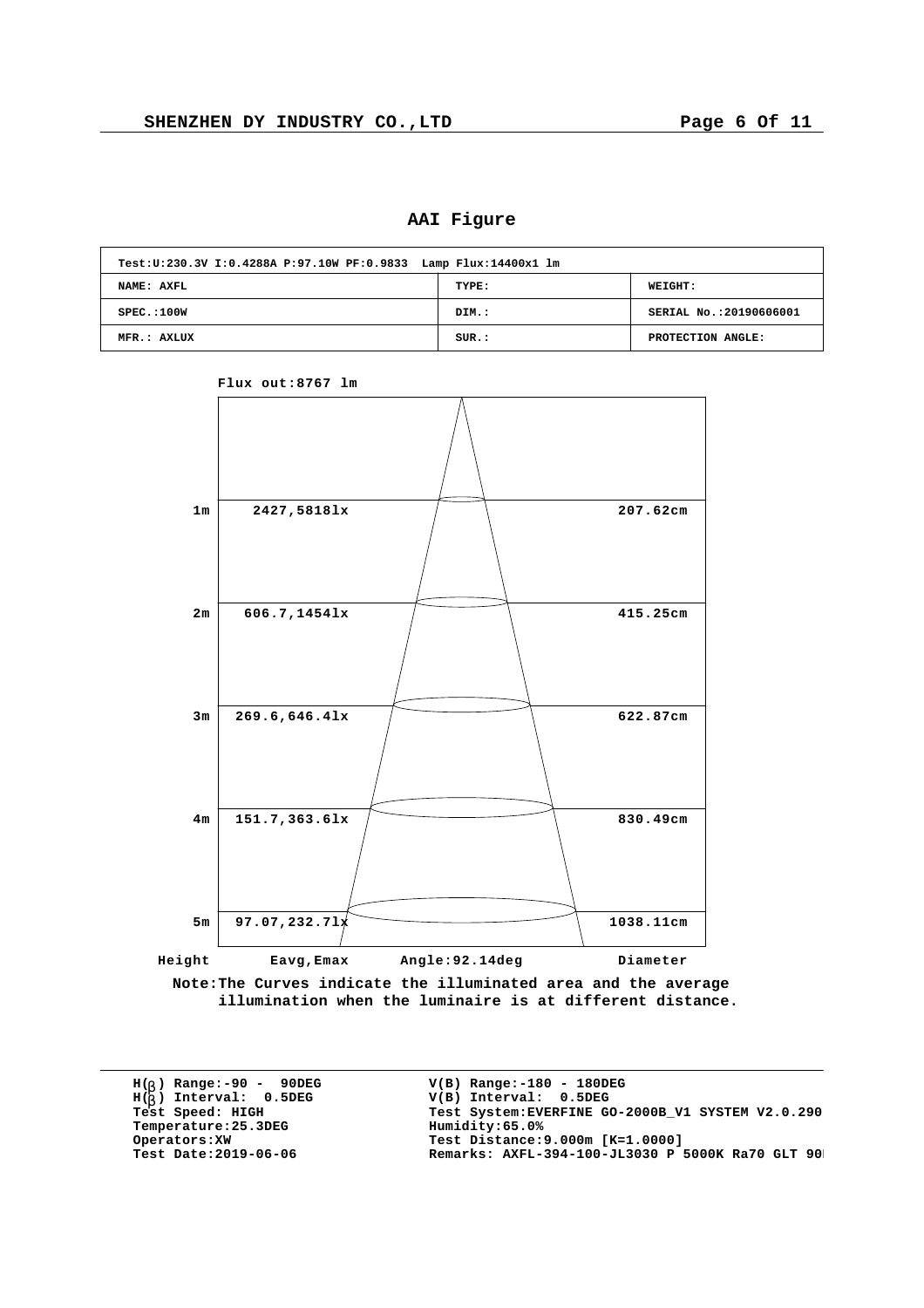$\overline{1}$ 

|             | Test: U: 230.3V I: 0.4288A P: 97.10W PF: 0.9833 Lamp Flux: 14400x1 lm |       |       |       |                      |       |       |       |       |           |       |       |                  |       |                        |       |                   |            |      |
|-------------|-----------------------------------------------------------------------|-------|-------|-------|----------------------|-------|-------|-------|-------|-----------|-------|-------|------------------|-------|------------------------|-------|-------------------|------------|------|
| NAME: AXFL  |                                                                       |       |       |       |                      |       |       |       | TYPE: |           |       |       |                  |       | WEIGHT:                |       |                   |            |      |
| SPEC.:100W  |                                                                       |       |       |       |                      |       |       |       | DIM.: |           |       |       |                  |       | SERIAL No.:20190606001 |       |                   |            |      |
| MFR.: AXLUX |                                                                       |       |       |       |                      |       |       |       | SUR.: |           |       |       |                  |       |                        |       | PROTECTION ANGLE: |            |      |
| Table--1    |                                                                       |       |       |       |                      |       |       |       |       |           |       |       |                  |       |                        |       | UNIT: cd          |            |      |
| H(DEG)      |                                                                       |       |       |       |                      |       |       |       |       |           |       |       |                  |       |                        |       |                   |            |      |
| V(DEG)      | $-90$                                                                 | $-85$ | $-80$ | $-75$ | $-70$                | $-65$ | $-60$ | $-55$ | $-50$ | $-45$     | $-40$ | $-35$ | $-30$            | $-25$ | $-20$                  | $-15$ | $-10$             | -5         | 0    |
| $-180$      | 26.8                                                                  | 30.4  | 34.7  | 39.6  | 45.1                 | 50.8  | 56.7  | 62.5  | 68.2  | 73.7      | 78.6  | 83.5  | 88.8             | 95.1  | 102                    | 109   | 115               | 120        | 124  |
| $-170$      | 26.8                                                                  | 32.1  | 37.9  | 44.2  | 50.9                 | 57.9  | 65.2  | 72.8  | 80.5  | 88.6      | 96.8  | 105   | 112              | 116   | 121                    | 124   | 126               | 127        | 126  |
| $-160$      | 26.8                                                                  | 33.7  | 40.8  | 48.2  | 55.9                 | 63.9  | 72.3  | 81.1  | 88.8  | 94.2      | 99.4  | 104   | 109              | 112   | 115                    | 118   | 120               | 121        | 121  |
| $-150$      | 26.8                                                                  | 35.1  | 43.4  | 51.7  | 60.1                 | 68.8  | 76.1  | 80.7  | 85.5  | 90.3      | 94.9  | 99.2  | 103              | 106   | 109                    | 111   | 112               | 113        | 113  |
| $-140$      | 26.8                                                                  | 36.3  | 45.5  | 54.5  | 63.5                 | 69.8  | 73.3  | 77.1  | 81.1  | 85.0      | 88.8  | 92.4  | 95.7             | 98.6  | 101                    | 103   | 104               | 105        | 105  |
| -130        | 26.8                                                                  | 37.2  | 47.2  | 56.8  | 65.2                 | 67.5  | 70.1  | 72.9  | 75.9  | 78.9      | 81.8  | 84.6  | 87.3             | 89.6  | 91.6                   | 93.1  | 94.2              | 95.0       | 95.4 |
| $-120$      | 26.8                                                                  | 37.8  | 48.4  | 58.5  | 63.6                 | 65.1  | 66.8  | 68.7  | 70.7  | 72.7      | 74.6  | 76.6  | 78.6             | 80.2  | 81.7                   | 82.8  | 83.7              | 84.4       | 84.8 |
| $-110$      | 26.8                                                                  | 38.4  | 49.2  | 59.7  | 62.2                 | 63.0  | 64.0  | 64.9  | 66.0  | 67.0      | 68.1  | 69.3  | 70.4             | 71.3  | 72.1                   | 72.8  | 73.4              | 73.8       | 74.1 |
| $-100$      | 26.8                                                                  | 39.2  | 49.8  | 60.3  | 61.0                 | 61.3  | 61.6  | 62.0  | 62.3  | 62.7      | 63.2  | 63.6  | 64.0             | 64.4  | 64.7                   | 65.0  | 65.3              | 65.5       | 65.7 |
| $-90$       | 26.8                                                                  | 40.7  | 54.5  | 68.4  | 68.5                 | 68.6  | 68.8  | 68.9  | 69.1  | 69.2      | 69.3  | 69.3  | 69.4             | 69.5  | 69.5                   | 69.5  | 69.5              | 69.5       | 69.5 |
| $-80$       | 26.8                                                                  | 41.8  | 58.4  | 77.2  | 85.9                 | 94.6  | 103   | 112   | 121   | 129       | 141   | 153   | 164              | 173   | 181                    | 188   | 189               | 187        | 183  |
| $-70$       | 26.8                                                                  | 44.6  | 68.5  | 114   | 151                  | 185   | 224   | 272   | 313   | 359       | 413   | 454   | 482              | 515   | 549                    | 568   | 583               | 590        | 588  |
| -60         | 26.8                                                                  | 46.9  | 85.6  | 161   | 234                  | 313   | 395   | 489   | 591   | 693       | 798   | 898   | 998              | 1099  | 1181                   | 1261  | 1313              | 1340       | 1342 |
| $-50$       | 26.8                                                                  | 48.3  | 106   | 208   | 331                  | 446   | 588   | 744   | 922   | 1126      | 1350  | 1575  | 1788             | 1982  | 2156                   | 2303  | 2404              | 2449       | 2452 |
| $-40$       | 26.8                                                                  | 49.1  | 125   | 254   | 409                  | 593   | 802   | 1051  | 1351  | 1693      | 2060  | 2424  | 2746             | 3021  | 3241                   | 3426  | 3548              | 3604       | 3605 |
| $-30$       | 26.8                                                                  | 50.0  | 140   | 289   | 474                  | 723   | 1027  | 1391  | 1828  | 2306      | 2784  | 3231  | 3624             | 3941  | 4178                   | 4355  | 4470              | 4529       | 4527 |
| -20         | 26.8                                                                  | 49.7  | 150   | 310   | 518                  | 803   | 1178  | 1679  | 2256  | 2829      | 3384  | 3872  | 4268             | 4590  | 4838                   | 5007  | 5115              | 5171       | 5166 |
| $-10$       | 26.8                                                                  | 47.5  | 153   | 318   | 535                  | 837   | 1246  | 1786  | 2423  | 3089      | 3728  | 4278  | 4702             | 5025  | 5277                   | 5452  | 5561              | 5609       | 5609 |
| 0           | 26.8                                                                  | 43.9  | 147   | 307   | 519                  | 815   | 1215  | 1748  | 2381  | 3052      | 3697  | 4261  | 4714             | 5077  | 5362                   | 5564  | 5692              | 5771       | 5802 |
| 10          | 26.8                                                                  | 43.3  | 142   | 298   | 501                  | 789   | 1170  | 1679  | 2294  | 2957      | 3602  | 4179  | 4653             | 5037  | 5346                   | 5568  | 5702              | 5763       | 5754 |
| 20          | 26.8                                                                  | 41.7  | 128   | 272   | 456                  | 712   | 1040  | 1482  | 2023  | 2630      | 3245  | 3819  | 4309             | 4697  | 5011                   | 5244  | 5394              | 5455       | 5454 |
| 30          | 26.8                                                                  | 39.1  | 108   | 233   | 389                  | 594   | 861   | 1202  | 1628  | 2122      | 2645  | 3151  | 3615             | 4005  | 4326                   | 4567  | 4714              | 4794       | 4809 |
| 40          | 26.8                                                                  | 36.6  | 86.0  | 186   | 310                  | 462   | 661   | 896   | 1185  | 1521      | 1889  | 2273  | 2645             | 2988  | 3275                   | 3495  | 3640              | 3728       | 3748 |
| 50          | 26.8                                                                  | 35.5  | 62.8  | 135   | 222                  | 331   | 460   | 618   | 784   | 972       | 1183  | 1406  | 1630             | 1847  | 2031                   | 2178  | 2290              | 2356       | 2374 |
| 60          | 26.8                                                                  | 34.2  | 43.2  | 83.6  | 140                  | 203   | 285   | 368   | 463   | 564       | 662   | 761   | 861              | 953   | 1029                   | 1095  | 1144              | 1175       | 1184 |
| 70          | 26.8                                                                  | 31.6  | 35.4  | 44.0  | 67.0                 | 94.6  | 127   | 160   | 196   | 229       | 273   | 316   | 354              | 387   | 405                    | 421   | 439               | 451        | 454  |
| 80          | 26.8                                                                  | 27.3  | 31.1  | 33.6  | 34.7                 | 36.1  | 38.1  | 42.9  | 45.7  | 46.5      | 50.9  | 55.2  | 60.0             | 64.0  | 68.8                   | 71.4  | 73.8              | 74.6       | 73.7 |
| 90          | 26.8                                                                  | 26.6  | 26.5  | 26.3  | 26.1                 | 25.8  | 25.6  | 25.5  | 25.4  | 25.2      | 25.1  | 24.9  | 24.8             | 24.7  | 24.7                   | 24.7  | 24.6              | 24.6       | 24.5 |
| 100         | 26.8                                                                  | 27.2  | 27.6  | 28.0  | 28.3                 | 28.7  | 28.9  | 29.4  | 29.8  | 30.1      | 30.4  | 30.7  | 30.9             | 31.3  | 31.5                   | 31.7  | 31.8              | 31.9       | 31.9 |
| 110         | 26.8                                                                  | 27.8  | 28.8  | 29.9  | 30.9                 | 32.0  | 33.0  | 34.1  | 35.2  | 36.3      | 37.3  | 38.2  | 38.9             | 39.7  | 40.4                   | 41.0  | 41.4              | 41.6       | 41.6 |
| 120         | 26.8                                                                  | 28.4  | 30.0  | 31.8  | 33.6                 | 35.5  | 37.4  | 39.3  | 41.3  | 43.2      | 45.0  | 46.6  | 48.1             | 49.5  | 50.7                   | 51.8  | 52.5              | 53.0       | 53.1 |
| 130         | 26.8                                                                  | 28.9  | 31.2  | 33.7  | 36.4                 | 39.2  | 42.0  | 44.8  | 47.6  | 50.5      | 53.1  | 55.5  | 57.7             | 59.6  | 61.4                   | 62.8  | 64.0              | 64.7       | 65.1 |
| 140         | 26.8                                                                  | 29.4  | 32.3  | 35.5  | 39.0                 | 42.7  | 46.4  | 50.1  | 53.7  | 57.3      | 60.7  | 63.9  | 66.7             | 69.2  | 71.3                   | 73.3  | 74.7              | 75.8       | 76.3 |
| 150         | 26.8                                                                  | 29.8  | 33.2  | 37.1  | 41.3                 | 45.8  | 50.3  | 54.8  | 59.3  | 63.5      | 67.5  | 71.3  | 74.6             | 77.7  | 80.4                   | 83.0  | 85.3              | 87.0       | 87.8 |
| 160         | 26.8                                                                  | 30.1  | 34.0  | 38.4  | 43.2                 | 48.3  | 53.5  | 58.6  | 63.6  | 68.5      | 73.0  | 77.1  | 81.0             | 85.2  | 89.5                   | 93.6  |                   | 97.2 100.0 | 101  |
| 170         | 26.8                                                                  | 30.3  | 34.5  | 39.2  | 44.5                 | 50.0  | 55.7  | 61.2  | 66.7  | 72.0      | 76.8  | 81.3  | 86.2             | 91.7  | 97.5                   | 103   | 108               | 112        | 114  |
| 180         | 26.8                                                                  | 30.4  | 34.7  |       | $39.6$   45.1   50.8 |       | 56.7  | 62.5  |       | 68.2 73.7 | 78.6  |       | $83.5$ 88.8 95.1 |       | 102                    | 109   | 115               | 120        | 124  |

## **LUMINOUS DISTRIBUTION INTENSITY DATA**

**H( ) Range:-90 - 90DEG** H(<sub>b</sub>) Range:-90 - 90DE<br>H(<sub>b</sub>) Interval: 0.5DEG **b**  $Temperature:25.3DEG$ <br>Operators:XW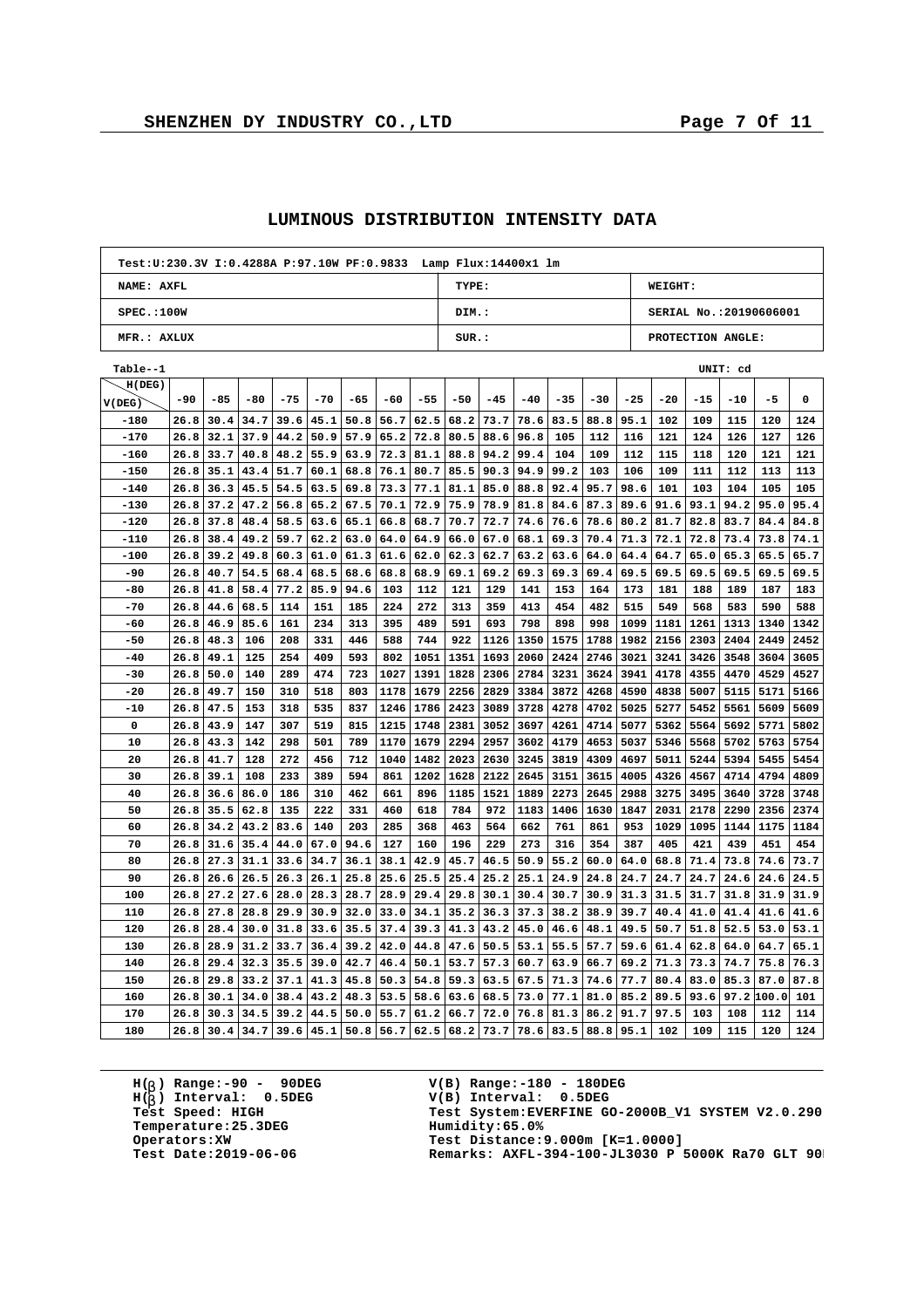$\overline{1}$ 

h

| TYPE:<br>WEIGHT:<br>NAME: AXFL<br>SPEC.:100W<br>DIM.:<br>SERIAL No.:20190606001<br>MFR.: AXLUX<br>SUR.:<br>PROTECTION ANGLE:<br>Table--2<br>UNIT: cd<br>H(DEG)<br>75<br>5<br>30<br>35<br>40<br>50<br>60<br>65<br>70<br>85<br>90<br>10<br>15<br>20<br>25<br>45<br>55<br>80<br>V(DEG)<br>$-180$<br>125<br>124<br>122<br>118<br>114<br>109<br>105<br>100<br>96.1<br>91.3<br>86.2<br>81.1<br>76.1<br>71.5<br>67.6<br>64.4<br>62.1<br>63.9<br>$-170$<br>125<br>120<br>104<br>86.1<br>76.0<br>67.5<br>123<br>117<br>113<br>109<br>100<br>95.9<br>91.1<br>80.9<br>71.5<br>64.4<br>62.1<br>63.9<br>$-160$<br>120<br>102<br>98.5<br>70.9<br>118<br>115<br>112<br>109<br>106<br>94.2<br>89.6<br>84.7<br>79.9<br>75.2<br>$67.2$ 64.2<br>62.1<br>63.9<br>$-150$<br>112<br>111<br>109<br>107<br>105<br>102<br>98.6<br>95.1<br>91.1<br>86.7<br>82.3<br>77.9<br>73.7<br>69.8<br>66.5<br>  63.9<br>61.9<br>63.9<br>$-140$<br>104<br>104<br>102<br>98.6<br>96.0<br>93.2<br>89.9<br>86.5<br>82.7<br>78.9<br>75.1<br>71.6<br>65.6<br>101<br>68.4<br>63.4<br>61.8<br>63.9<br>94.5<br>92.2<br>90.6<br>74.9<br>69.2<br>$-130$<br>95.1<br>93.6<br>88.4<br>86.1<br>83.5<br>80.7<br>77.8<br>72.0<br>66.7<br>64.6<br>62.9<br>61.6<br>63.9<br>$-120$<br>84.7<br>84.3<br>82.6<br>76.4<br>83.6<br>81.5<br>80.0<br>78.3<br>74.5<br>72.5<br>70.6<br>68.6<br>66.7<br>65.0<br>63.5<br>62.3<br>61.4<br>63.9<br>$-110$<br>74.1<br>74.0<br>73.6<br>73.1<br>72.5<br>71.8<br>70.8<br>69.8<br>68.7<br>67.6<br>66.5<br>65.5<br>64.3<br>63.3<br>62.5<br>61.8<br>61.2<br>63.9<br>$-100$<br>65.7<br>65.7<br>65.6<br>65.5<br>65.3<br>65.1<br>64.8<br>64.4<br>63.2<br>62.8<br>62.3<br>61.9<br>61.6<br>61.3<br>64.0<br>63.6<br>61.5<br>63.9<br>-90<br>69.5<br>69.5<br>69.5<br>69.4<br>69.1<br>68.9<br>68.4<br>67.9<br>67.4<br>67.0<br>66.6<br>66.2<br>65.8<br>65.2<br>64.5<br>69.2<br>68.6<br>63.9<br>184<br>-80<br>183<br>180<br>170<br>159<br>146<br>134<br>123<br>113<br>106<br>98.4<br>90.3<br>83.9<br>77.9<br>73.4<br>70.7<br>68.3<br>63.9<br>$-70$<br>588<br>580<br>564<br>542<br>509<br>476<br>441<br>387<br>331<br>283<br>239<br>194<br>159<br>127<br>98.5<br>77.3<br>70.4<br>63.9<br>1333<br>1300<br>1244<br>1165<br>1076<br>983<br>884<br>786<br>683<br>578<br>471<br>374<br>286<br>208<br>72.4<br>-60<br>144<br>93.6<br>63.9<br>2258<br>1730<br>732<br>429<br>$-50$<br>2432<br>2369<br>2107<br>1925<br>1520<br>1303<br>1092<br>900<br>572<br>308<br>201<br>117<br>75.1<br>63.9<br>3575<br>1966<br>1021<br>258<br>78.7<br>$-40$<br>3491<br>3343<br>3149<br>2912<br>2632<br>2314<br>1618<br>1299<br>788<br>577<br>403<br>144<br>63.9<br>3777<br>$-30$<br>4492<br>4397<br>4241<br>4036<br>3453<br>3068<br>2637<br>2186<br>1740<br>1335<br>999<br>723<br>493<br>312<br>169<br>83.1<br>63.9<br>$-20$<br>5126<br>5022<br>4871<br>4397<br>4060<br>3191<br>2672<br>2135<br>1620<br>1179<br>845<br>566<br>357<br>86.6<br>4667<br>3662<br>188<br>63.9<br>-10<br>5564<br>5457<br>5285<br>5069<br>4800<br>4467<br>4049<br>3556<br>2990<br>2394<br>1815<br>1312<br>922<br>610<br>380<br>200<br>88.5<br>63.9<br>0<br>5774<br>5673<br>5499<br>5268<br>4978<br>4632<br>4198<br>3695<br>3117<br>2487<br>1878<br>1359<br>953<br>622<br>386<br>204<br>88.8<br>63.9<br>1704<br>871<br>358<br>10<br>5688<br>5563<br>5369<br>5105<br>4780<br>4382<br>3918<br>3408<br>2845<br>2258<br>1233<br>576<br>189<br>85.1<br>63.9<br>20<br>5381<br>5253<br>5049<br>4780<br>4449<br>4044<br>3561<br>3020<br>2450<br>1890<br>1416<br>1038<br>744<br>500<br>315<br>166<br>80.1<br>63.9<br>30<br>4737<br>3789<br>2940<br>2461<br>1977<br>827<br>583<br>253<br>74.2<br>4600<br>4402<br>4130<br>3389<br>1523<br>1135<br>402<br>138<br>63.9<br>3680<br>3549<br>2126<br>855<br>437<br>296<br>191<br>108<br>68.4<br>40<br>3366<br>3125<br>2827<br>2484<br>1764<br>1422<br>1116<br>630<br>63.9<br>50<br>2328<br>2235<br>2106<br>1945<br>1754<br>1540<br>1322<br>1114<br>921<br>748<br>588<br>434<br>305<br>193<br>126<br>78.6<br>63.9<br>63.9<br>60<br>1165<br>1122<br>1062<br>995<br>915<br>826<br>730<br>634<br>538<br>434<br>341<br>255<br>173<br>111<br>73.2<br>58.5<br>59.9<br>63.9<br>70<br>291<br>446<br>431<br>410<br>393<br>369<br>335<br>242<br>198<br>165<br>133<br>101<br>73.6<br>51.3<br>40.3<br>49.1<br>56.6<br>63.9<br>80<br>72.5<br>69.6<br>65.1<br>60.2<br>54.5<br>50.5<br>46.2<br>43.0<br>39.6<br>39.1<br>37.1<br>34.6<br>34.0<br>33.0<br>31.0<br>41.7<br>54.1<br>63.9<br>90<br>24.7<br>24.8<br>24.8<br>24.9<br>25.1<br>25.2<br>25.4<br>25.5<br>25.6<br>25.7<br>25.9<br>26.1<br>24.6<br>24.8<br>26.3<br>38.9<br>51.4<br>63.9<br>31.2<br>100<br>32.0<br>32.0<br>32.0<br>31.9<br>31.7<br>31.4<br>31.0<br>30.7<br>30.3<br>29.9<br>29.5<br>29.1<br>28.7<br>28.7<br>39.1<br>50.1<br>63.9<br>110<br>41.8<br>41.8<br>41.5<br>41.1<br>40.5<br>39.8<br>39.2<br>38.3<br>37.3<br>36.2<br>35.0<br>33.8<br>32.7<br>31.5<br>32.1<br>41.1<br>50.6<br>63.9<br>120<br>53.3<br>53.1<br>52.7<br>51.9<br>50.9<br>49.6<br>48.2<br>46.7<br>44.9<br>42.9<br>40.8<br>38.7<br>36.6<br>34.5<br>36.3<br>43.6<br>51.7<br>63.9<br>130<br>65.2<br>64.9<br>64.2<br>63.1<br>61.6<br>59.9<br>57.8<br>55.4<br>52.7<br>49.8<br>46.8<br>43.7<br>40.6<br>37.5<br>41.1<br>46.6<br>53.1<br>63.9<br>52.6<br>140<br>76.6<br>76.2<br>75.3<br>73.9<br>72.1<br>69.8<br>67.0<br>63.8<br>60.3<br>56.5<br>48.5<br>44.4<br>43.6<br>46.3<br>50.0<br>54.7<br>63.9<br>150<br>88.1<br>87.4<br>78.8<br>75.3<br>71.3<br>67.1<br>57.8<br>52.8<br>51.7<br>53.5<br>86.0<br>84.1<br>81.8<br>62.5<br>50.8<br>50.9<br>56.5<br>63.9<br>101<br>99.9<br>97.5<br>64.0<br>57.2<br>160<br>94.3<br>90.6<br>86.6<br>82.4<br>77.7<br>72.7<br>67.4<br>61.8<br>59.8<br>58.1<br>57.2<br>58.3<br>63.9<br>114<br>92.7<br>79.3<br>75.6<br>68.2<br>65.0<br>62.5<br>170<br>112<br>108<br>103<br>97.9<br>88.6<br>85.9<br>82.8<br>71.8<br>60.9<br>60.2<br>63.9 |     | Test: U: 230.3V I: 0.4288A P: 97.10W PF: 0.9833 Lamp Flux: 14400x1 lm |     |     |     |     |     |     |     |      |      |      |      |      |      |      |      |      |      |  |
|----------------------------------------------------------------------------------------------------------------------------------------------------------------------------------------------------------------------------------------------------------------------------------------------------------------------------------------------------------------------------------------------------------------------------------------------------------------------------------------------------------------------------------------------------------------------------------------------------------------------------------------------------------------------------------------------------------------------------------------------------------------------------------------------------------------------------------------------------------------------------------------------------------------------------------------------------------------------------------------------------------------------------------------------------------------------------------------------------------------------------------------------------------------------------------------------------------------------------------------------------------------------------------------------------------------------------------------------------------------------------------------------------------------------------------------------------------------------------------------------------------------------------------------------------------------------------------------------------------------------------------------------------------------------------------------------------------------------------------------------------------------------------------------------------------------------------------------------------------------------------------------------------------------------------------------------------------------------------------------------------------------------------------------------------------------------------------------------------------------------------------------------------------------------------------------------------------------------------------------------------------------------------------------------------------------------------------------------------------------------------------------------------------------------------------------------------------------------------------------------------------------------------------------------------------------------------------------------------------------------------------------------------------------------------------------------------------------------------------------------------------------------------------------------------------------------------------------------------------------------------------------------------------------------------------------------------------------------------------------------------------------------------------------------------------------------------------------------------------------------------------------------------------------------------------------------------------------------------------------------------------------------------------------------------------------------------------------------------------------------------------------------------------------------------------------------------------------------------------------------------------------------------------------------------------------------------------------------------------------------------------------------------------------------------------------------------------------------------------------------------------------------------------------------------------------------------------------------------------------------------------------------------------------------------------------------------------------------------------------------------------------------------------------------------------------------------------------------------------------------------------------------------------------------------------------------------------------------------------------------------------------------------------------------------------------------------------------------------------------------------------------------------------------------------------------------------------------------------------------------------------------------------------------------------------------------------------------------------------------------------------------------------------------------------------------------------------------------------------------------------------------------------------------------------------------------------------------------------------------------------------------------------------------------------------------------------------------------------------------------------------------------------------------------------------------------------------------------------------------------------------------------------------------------------------------------------------------------------------------------------------------------------------------------------------------------------------------------------------------------------------------------------------------------------------------------------------------------------------------------------------------------------------------------------------------------------------------------------------------------------------------------------------------------------------------------------------------------------------------------------------------------------------------------------------------------|-----|-----------------------------------------------------------------------|-----|-----|-----|-----|-----|-----|-----|------|------|------|------|------|------|------|------|------|------|--|
|                                                                                                                                                                                                                                                                                                                                                                                                                                                                                                                                                                                                                                                                                                                                                                                                                                                                                                                                                                                                                                                                                                                                                                                                                                                                                                                                                                                                                                                                                                                                                                                                                                                                                                                                                                                                                                                                                                                                                                                                                                                                                                                                                                                                                                                                                                                                                                                                                                                                                                                                                                                                                                                                                                                                                                                                                                                                                                                                                                                                                                                                                                                                                                                                                                                                                                                                                                                                                                                                                                                                                                                                                                                                                                                                                                                                                                                                                                                                                                                                                                                                                                                                                                                                                                                                                                                                                                                                                                                                                                                                                                                                                                                                                                                                                                                                                                                                                                                                                                                                                                                                                                                                                                                                                                                                                                                                                                                                                                                                                                                                                                                                                                                                                                                                                                                                                      |     |                                                                       |     |     |     |     |     |     |     |      |      |      |      |      |      |      |      |      |      |  |
|                                                                                                                                                                                                                                                                                                                                                                                                                                                                                                                                                                                                                                                                                                                                                                                                                                                                                                                                                                                                                                                                                                                                                                                                                                                                                                                                                                                                                                                                                                                                                                                                                                                                                                                                                                                                                                                                                                                                                                                                                                                                                                                                                                                                                                                                                                                                                                                                                                                                                                                                                                                                                                                                                                                                                                                                                                                                                                                                                                                                                                                                                                                                                                                                                                                                                                                                                                                                                                                                                                                                                                                                                                                                                                                                                                                                                                                                                                                                                                                                                                                                                                                                                                                                                                                                                                                                                                                                                                                                                                                                                                                                                                                                                                                                                                                                                                                                                                                                                                                                                                                                                                                                                                                                                                                                                                                                                                                                                                                                                                                                                                                                                                                                                                                                                                                                                      |     |                                                                       |     |     |     |     |     |     |     |      |      |      |      |      |      |      |      |      |      |  |
|                                                                                                                                                                                                                                                                                                                                                                                                                                                                                                                                                                                                                                                                                                                                                                                                                                                                                                                                                                                                                                                                                                                                                                                                                                                                                                                                                                                                                                                                                                                                                                                                                                                                                                                                                                                                                                                                                                                                                                                                                                                                                                                                                                                                                                                                                                                                                                                                                                                                                                                                                                                                                                                                                                                                                                                                                                                                                                                                                                                                                                                                                                                                                                                                                                                                                                                                                                                                                                                                                                                                                                                                                                                                                                                                                                                                                                                                                                                                                                                                                                                                                                                                                                                                                                                                                                                                                                                                                                                                                                                                                                                                                                                                                                                                                                                                                                                                                                                                                                                                                                                                                                                                                                                                                                                                                                                                                                                                                                                                                                                                                                                                                                                                                                                                                                                                                      |     |                                                                       |     |     |     |     |     |     |     |      |      |      |      |      |      |      |      |      |      |  |
|                                                                                                                                                                                                                                                                                                                                                                                                                                                                                                                                                                                                                                                                                                                                                                                                                                                                                                                                                                                                                                                                                                                                                                                                                                                                                                                                                                                                                                                                                                                                                                                                                                                                                                                                                                                                                                                                                                                                                                                                                                                                                                                                                                                                                                                                                                                                                                                                                                                                                                                                                                                                                                                                                                                                                                                                                                                                                                                                                                                                                                                                                                                                                                                                                                                                                                                                                                                                                                                                                                                                                                                                                                                                                                                                                                                                                                                                                                                                                                                                                                                                                                                                                                                                                                                                                                                                                                                                                                                                                                                                                                                                                                                                                                                                                                                                                                                                                                                                                                                                                                                                                                                                                                                                                                                                                                                                                                                                                                                                                                                                                                                                                                                                                                                                                                                                                      |     |                                                                       |     |     |     |     |     |     |     |      |      |      |      |      |      |      |      |      |      |  |
|                                                                                                                                                                                                                                                                                                                                                                                                                                                                                                                                                                                                                                                                                                                                                                                                                                                                                                                                                                                                                                                                                                                                                                                                                                                                                                                                                                                                                                                                                                                                                                                                                                                                                                                                                                                                                                                                                                                                                                                                                                                                                                                                                                                                                                                                                                                                                                                                                                                                                                                                                                                                                                                                                                                                                                                                                                                                                                                                                                                                                                                                                                                                                                                                                                                                                                                                                                                                                                                                                                                                                                                                                                                                                                                                                                                                                                                                                                                                                                                                                                                                                                                                                                                                                                                                                                                                                                                                                                                                                                                                                                                                                                                                                                                                                                                                                                                                                                                                                                                                                                                                                                                                                                                                                                                                                                                                                                                                                                                                                                                                                                                                                                                                                                                                                                                                                      |     |                                                                       |     |     |     |     |     |     |     |      |      |      |      |      |      |      |      |      |      |  |
|                                                                                                                                                                                                                                                                                                                                                                                                                                                                                                                                                                                                                                                                                                                                                                                                                                                                                                                                                                                                                                                                                                                                                                                                                                                                                                                                                                                                                                                                                                                                                                                                                                                                                                                                                                                                                                                                                                                                                                                                                                                                                                                                                                                                                                                                                                                                                                                                                                                                                                                                                                                                                                                                                                                                                                                                                                                                                                                                                                                                                                                                                                                                                                                                                                                                                                                                                                                                                                                                                                                                                                                                                                                                                                                                                                                                                                                                                                                                                                                                                                                                                                                                                                                                                                                                                                                                                                                                                                                                                                                                                                                                                                                                                                                                                                                                                                                                                                                                                                                                                                                                                                                                                                                                                                                                                                                                                                                                                                                                                                                                                                                                                                                                                                                                                                                                                      |     |                                                                       |     |     |     |     |     |     |     |      |      |      |      |      |      |      |      |      |      |  |
|                                                                                                                                                                                                                                                                                                                                                                                                                                                                                                                                                                                                                                                                                                                                                                                                                                                                                                                                                                                                                                                                                                                                                                                                                                                                                                                                                                                                                                                                                                                                                                                                                                                                                                                                                                                                                                                                                                                                                                                                                                                                                                                                                                                                                                                                                                                                                                                                                                                                                                                                                                                                                                                                                                                                                                                                                                                                                                                                                                                                                                                                                                                                                                                                                                                                                                                                                                                                                                                                                                                                                                                                                                                                                                                                                                                                                                                                                                                                                                                                                                                                                                                                                                                                                                                                                                                                                                                                                                                                                                                                                                                                                                                                                                                                                                                                                                                                                                                                                                                                                                                                                                                                                                                                                                                                                                                                                                                                                                                                                                                                                                                                                                                                                                                                                                                                                      |     |                                                                       |     |     |     |     |     |     |     |      |      |      |      |      |      |      |      |      |      |  |
|                                                                                                                                                                                                                                                                                                                                                                                                                                                                                                                                                                                                                                                                                                                                                                                                                                                                                                                                                                                                                                                                                                                                                                                                                                                                                                                                                                                                                                                                                                                                                                                                                                                                                                                                                                                                                                                                                                                                                                                                                                                                                                                                                                                                                                                                                                                                                                                                                                                                                                                                                                                                                                                                                                                                                                                                                                                                                                                                                                                                                                                                                                                                                                                                                                                                                                                                                                                                                                                                                                                                                                                                                                                                                                                                                                                                                                                                                                                                                                                                                                                                                                                                                                                                                                                                                                                                                                                                                                                                                                                                                                                                                                                                                                                                                                                                                                                                                                                                                                                                                                                                                                                                                                                                                                                                                                                                                                                                                                                                                                                                                                                                                                                                                                                                                                                                                      |     |                                                                       |     |     |     |     |     |     |     |      |      |      |      |      |      |      |      |      |      |  |
|                                                                                                                                                                                                                                                                                                                                                                                                                                                                                                                                                                                                                                                                                                                                                                                                                                                                                                                                                                                                                                                                                                                                                                                                                                                                                                                                                                                                                                                                                                                                                                                                                                                                                                                                                                                                                                                                                                                                                                                                                                                                                                                                                                                                                                                                                                                                                                                                                                                                                                                                                                                                                                                                                                                                                                                                                                                                                                                                                                                                                                                                                                                                                                                                                                                                                                                                                                                                                                                                                                                                                                                                                                                                                                                                                                                                                                                                                                                                                                                                                                                                                                                                                                                                                                                                                                                                                                                                                                                                                                                                                                                                                                                                                                                                                                                                                                                                                                                                                                                                                                                                                                                                                                                                                                                                                                                                                                                                                                                                                                                                                                                                                                                                                                                                                                                                                      |     |                                                                       |     |     |     |     |     |     |     |      |      |      |      |      |      |      |      |      |      |  |
|                                                                                                                                                                                                                                                                                                                                                                                                                                                                                                                                                                                                                                                                                                                                                                                                                                                                                                                                                                                                                                                                                                                                                                                                                                                                                                                                                                                                                                                                                                                                                                                                                                                                                                                                                                                                                                                                                                                                                                                                                                                                                                                                                                                                                                                                                                                                                                                                                                                                                                                                                                                                                                                                                                                                                                                                                                                                                                                                                                                                                                                                                                                                                                                                                                                                                                                                                                                                                                                                                                                                                                                                                                                                                                                                                                                                                                                                                                                                                                                                                                                                                                                                                                                                                                                                                                                                                                                                                                                                                                                                                                                                                                                                                                                                                                                                                                                                                                                                                                                                                                                                                                                                                                                                                                                                                                                                                                                                                                                                                                                                                                                                                                                                                                                                                                                                                      |     |                                                                       |     |     |     |     |     |     |     |      |      |      |      |      |      |      |      |      |      |  |
|                                                                                                                                                                                                                                                                                                                                                                                                                                                                                                                                                                                                                                                                                                                                                                                                                                                                                                                                                                                                                                                                                                                                                                                                                                                                                                                                                                                                                                                                                                                                                                                                                                                                                                                                                                                                                                                                                                                                                                                                                                                                                                                                                                                                                                                                                                                                                                                                                                                                                                                                                                                                                                                                                                                                                                                                                                                                                                                                                                                                                                                                                                                                                                                                                                                                                                                                                                                                                                                                                                                                                                                                                                                                                                                                                                                                                                                                                                                                                                                                                                                                                                                                                                                                                                                                                                                                                                                                                                                                                                                                                                                                                                                                                                                                                                                                                                                                                                                                                                                                                                                                                                                                                                                                                                                                                                                                                                                                                                                                                                                                                                                                                                                                                                                                                                                                                      |     |                                                                       |     |     |     |     |     |     |     |      |      |      |      |      |      |      |      |      |      |  |
|                                                                                                                                                                                                                                                                                                                                                                                                                                                                                                                                                                                                                                                                                                                                                                                                                                                                                                                                                                                                                                                                                                                                                                                                                                                                                                                                                                                                                                                                                                                                                                                                                                                                                                                                                                                                                                                                                                                                                                                                                                                                                                                                                                                                                                                                                                                                                                                                                                                                                                                                                                                                                                                                                                                                                                                                                                                                                                                                                                                                                                                                                                                                                                                                                                                                                                                                                                                                                                                                                                                                                                                                                                                                                                                                                                                                                                                                                                                                                                                                                                                                                                                                                                                                                                                                                                                                                                                                                                                                                                                                                                                                                                                                                                                                                                                                                                                                                                                                                                                                                                                                                                                                                                                                                                                                                                                                                                                                                                                                                                                                                                                                                                                                                                                                                                                                                      |     |                                                                       |     |     |     |     |     |     |     |      |      |      |      |      |      |      |      |      |      |  |
|                                                                                                                                                                                                                                                                                                                                                                                                                                                                                                                                                                                                                                                                                                                                                                                                                                                                                                                                                                                                                                                                                                                                                                                                                                                                                                                                                                                                                                                                                                                                                                                                                                                                                                                                                                                                                                                                                                                                                                                                                                                                                                                                                                                                                                                                                                                                                                                                                                                                                                                                                                                                                                                                                                                                                                                                                                                                                                                                                                                                                                                                                                                                                                                                                                                                                                                                                                                                                                                                                                                                                                                                                                                                                                                                                                                                                                                                                                                                                                                                                                                                                                                                                                                                                                                                                                                                                                                                                                                                                                                                                                                                                                                                                                                                                                                                                                                                                                                                                                                                                                                                                                                                                                                                                                                                                                                                                                                                                                                                                                                                                                                                                                                                                                                                                                                                                      |     |                                                                       |     |     |     |     |     |     |     |      |      |      |      |      |      |      |      |      |      |  |
|                                                                                                                                                                                                                                                                                                                                                                                                                                                                                                                                                                                                                                                                                                                                                                                                                                                                                                                                                                                                                                                                                                                                                                                                                                                                                                                                                                                                                                                                                                                                                                                                                                                                                                                                                                                                                                                                                                                                                                                                                                                                                                                                                                                                                                                                                                                                                                                                                                                                                                                                                                                                                                                                                                                                                                                                                                                                                                                                                                                                                                                                                                                                                                                                                                                                                                                                                                                                                                                                                                                                                                                                                                                                                                                                                                                                                                                                                                                                                                                                                                                                                                                                                                                                                                                                                                                                                                                                                                                                                                                                                                                                                                                                                                                                                                                                                                                                                                                                                                                                                                                                                                                                                                                                                                                                                                                                                                                                                                                                                                                                                                                                                                                                                                                                                                                                                      |     |                                                                       |     |     |     |     |     |     |     |      |      |      |      |      |      |      |      |      |      |  |
|                                                                                                                                                                                                                                                                                                                                                                                                                                                                                                                                                                                                                                                                                                                                                                                                                                                                                                                                                                                                                                                                                                                                                                                                                                                                                                                                                                                                                                                                                                                                                                                                                                                                                                                                                                                                                                                                                                                                                                                                                                                                                                                                                                                                                                                                                                                                                                                                                                                                                                                                                                                                                                                                                                                                                                                                                                                                                                                                                                                                                                                                                                                                                                                                                                                                                                                                                                                                                                                                                                                                                                                                                                                                                                                                                                                                                                                                                                                                                                                                                                                                                                                                                                                                                                                                                                                                                                                                                                                                                                                                                                                                                                                                                                                                                                                                                                                                                                                                                                                                                                                                                                                                                                                                                                                                                                                                                                                                                                                                                                                                                                                                                                                                                                                                                                                                                      |     |                                                                       |     |     |     |     |     |     |     |      |      |      |      |      |      |      |      |      |      |  |
|                                                                                                                                                                                                                                                                                                                                                                                                                                                                                                                                                                                                                                                                                                                                                                                                                                                                                                                                                                                                                                                                                                                                                                                                                                                                                                                                                                                                                                                                                                                                                                                                                                                                                                                                                                                                                                                                                                                                                                                                                                                                                                                                                                                                                                                                                                                                                                                                                                                                                                                                                                                                                                                                                                                                                                                                                                                                                                                                                                                                                                                                                                                                                                                                                                                                                                                                                                                                                                                                                                                                                                                                                                                                                                                                                                                                                                                                                                                                                                                                                                                                                                                                                                                                                                                                                                                                                                                                                                                                                                                                                                                                                                                                                                                                                                                                                                                                                                                                                                                                                                                                                                                                                                                                                                                                                                                                                                                                                                                                                                                                                                                                                                                                                                                                                                                                                      |     |                                                                       |     |     |     |     |     |     |     |      |      |      |      |      |      |      |      |      |      |  |
|                                                                                                                                                                                                                                                                                                                                                                                                                                                                                                                                                                                                                                                                                                                                                                                                                                                                                                                                                                                                                                                                                                                                                                                                                                                                                                                                                                                                                                                                                                                                                                                                                                                                                                                                                                                                                                                                                                                                                                                                                                                                                                                                                                                                                                                                                                                                                                                                                                                                                                                                                                                                                                                                                                                                                                                                                                                                                                                                                                                                                                                                                                                                                                                                                                                                                                                                                                                                                                                                                                                                                                                                                                                                                                                                                                                                                                                                                                                                                                                                                                                                                                                                                                                                                                                                                                                                                                                                                                                                                                                                                                                                                                                                                                                                                                                                                                                                                                                                                                                                                                                                                                                                                                                                                                                                                                                                                                                                                                                                                                                                                                                                                                                                                                                                                                                                                      |     |                                                                       |     |     |     |     |     |     |     |      |      |      |      |      |      |      |      |      |      |  |
|                                                                                                                                                                                                                                                                                                                                                                                                                                                                                                                                                                                                                                                                                                                                                                                                                                                                                                                                                                                                                                                                                                                                                                                                                                                                                                                                                                                                                                                                                                                                                                                                                                                                                                                                                                                                                                                                                                                                                                                                                                                                                                                                                                                                                                                                                                                                                                                                                                                                                                                                                                                                                                                                                                                                                                                                                                                                                                                                                                                                                                                                                                                                                                                                                                                                                                                                                                                                                                                                                                                                                                                                                                                                                                                                                                                                                                                                                                                                                                                                                                                                                                                                                                                                                                                                                                                                                                                                                                                                                                                                                                                                                                                                                                                                                                                                                                                                                                                                                                                                                                                                                                                                                                                                                                                                                                                                                                                                                                                                                                                                                                                                                                                                                                                                                                                                                      |     |                                                                       |     |     |     |     |     |     |     |      |      |      |      |      |      |      |      |      |      |  |
|                                                                                                                                                                                                                                                                                                                                                                                                                                                                                                                                                                                                                                                                                                                                                                                                                                                                                                                                                                                                                                                                                                                                                                                                                                                                                                                                                                                                                                                                                                                                                                                                                                                                                                                                                                                                                                                                                                                                                                                                                                                                                                                                                                                                                                                                                                                                                                                                                                                                                                                                                                                                                                                                                                                                                                                                                                                                                                                                                                                                                                                                                                                                                                                                                                                                                                                                                                                                                                                                                                                                                                                                                                                                                                                                                                                                                                                                                                                                                                                                                                                                                                                                                                                                                                                                                                                                                                                                                                                                                                                                                                                                                                                                                                                                                                                                                                                                                                                                                                                                                                                                                                                                                                                                                                                                                                                                                                                                                                                                                                                                                                                                                                                                                                                                                                                                                      |     |                                                                       |     |     |     |     |     |     |     |      |      |      |      |      |      |      |      |      |      |  |
|                                                                                                                                                                                                                                                                                                                                                                                                                                                                                                                                                                                                                                                                                                                                                                                                                                                                                                                                                                                                                                                                                                                                                                                                                                                                                                                                                                                                                                                                                                                                                                                                                                                                                                                                                                                                                                                                                                                                                                                                                                                                                                                                                                                                                                                                                                                                                                                                                                                                                                                                                                                                                                                                                                                                                                                                                                                                                                                                                                                                                                                                                                                                                                                                                                                                                                                                                                                                                                                                                                                                                                                                                                                                                                                                                                                                                                                                                                                                                                                                                                                                                                                                                                                                                                                                                                                                                                                                                                                                                                                                                                                                                                                                                                                                                                                                                                                                                                                                                                                                                                                                                                                                                                                                                                                                                                                                                                                                                                                                                                                                                                                                                                                                                                                                                                                                                      |     |                                                                       |     |     |     |     |     |     |     |      |      |      |      |      |      |      |      |      |      |  |
|                                                                                                                                                                                                                                                                                                                                                                                                                                                                                                                                                                                                                                                                                                                                                                                                                                                                                                                                                                                                                                                                                                                                                                                                                                                                                                                                                                                                                                                                                                                                                                                                                                                                                                                                                                                                                                                                                                                                                                                                                                                                                                                                                                                                                                                                                                                                                                                                                                                                                                                                                                                                                                                                                                                                                                                                                                                                                                                                                                                                                                                                                                                                                                                                                                                                                                                                                                                                                                                                                                                                                                                                                                                                                                                                                                                                                                                                                                                                                                                                                                                                                                                                                                                                                                                                                                                                                                                                                                                                                                                                                                                                                                                                                                                                                                                                                                                                                                                                                                                                                                                                                                                                                                                                                                                                                                                                                                                                                                                                                                                                                                                                                                                                                                                                                                                                                      |     |                                                                       |     |     |     |     |     |     |     |      |      |      |      |      |      |      |      |      |      |  |
|                                                                                                                                                                                                                                                                                                                                                                                                                                                                                                                                                                                                                                                                                                                                                                                                                                                                                                                                                                                                                                                                                                                                                                                                                                                                                                                                                                                                                                                                                                                                                                                                                                                                                                                                                                                                                                                                                                                                                                                                                                                                                                                                                                                                                                                                                                                                                                                                                                                                                                                                                                                                                                                                                                                                                                                                                                                                                                                                                                                                                                                                                                                                                                                                                                                                                                                                                                                                                                                                                                                                                                                                                                                                                                                                                                                                                                                                                                                                                                                                                                                                                                                                                                                                                                                                                                                                                                                                                                                                                                                                                                                                                                                                                                                                                                                                                                                                                                                                                                                                                                                                                                                                                                                                                                                                                                                                                                                                                                                                                                                                                                                                                                                                                                                                                                                                                      |     |                                                                       |     |     |     |     |     |     |     |      |      |      |      |      |      |      |      |      |      |  |
|                                                                                                                                                                                                                                                                                                                                                                                                                                                                                                                                                                                                                                                                                                                                                                                                                                                                                                                                                                                                                                                                                                                                                                                                                                                                                                                                                                                                                                                                                                                                                                                                                                                                                                                                                                                                                                                                                                                                                                                                                                                                                                                                                                                                                                                                                                                                                                                                                                                                                                                                                                                                                                                                                                                                                                                                                                                                                                                                                                                                                                                                                                                                                                                                                                                                                                                                                                                                                                                                                                                                                                                                                                                                                                                                                                                                                                                                                                                                                                                                                                                                                                                                                                                                                                                                                                                                                                                                                                                                                                                                                                                                                                                                                                                                                                                                                                                                                                                                                                                                                                                                                                                                                                                                                                                                                                                                                                                                                                                                                                                                                                                                                                                                                                                                                                                                                      |     |                                                                       |     |     |     |     |     |     |     |      |      |      |      |      |      |      |      |      |      |  |
|                                                                                                                                                                                                                                                                                                                                                                                                                                                                                                                                                                                                                                                                                                                                                                                                                                                                                                                                                                                                                                                                                                                                                                                                                                                                                                                                                                                                                                                                                                                                                                                                                                                                                                                                                                                                                                                                                                                                                                                                                                                                                                                                                                                                                                                                                                                                                                                                                                                                                                                                                                                                                                                                                                                                                                                                                                                                                                                                                                                                                                                                                                                                                                                                                                                                                                                                                                                                                                                                                                                                                                                                                                                                                                                                                                                                                                                                                                                                                                                                                                                                                                                                                                                                                                                                                                                                                                                                                                                                                                                                                                                                                                                                                                                                                                                                                                                                                                                                                                                                                                                                                                                                                                                                                                                                                                                                                                                                                                                                                                                                                                                                                                                                                                                                                                                                                      |     |                                                                       |     |     |     |     |     |     |     |      |      |      |      |      |      |      |      |      |      |  |
|                                                                                                                                                                                                                                                                                                                                                                                                                                                                                                                                                                                                                                                                                                                                                                                                                                                                                                                                                                                                                                                                                                                                                                                                                                                                                                                                                                                                                                                                                                                                                                                                                                                                                                                                                                                                                                                                                                                                                                                                                                                                                                                                                                                                                                                                                                                                                                                                                                                                                                                                                                                                                                                                                                                                                                                                                                                                                                                                                                                                                                                                                                                                                                                                                                                                                                                                                                                                                                                                                                                                                                                                                                                                                                                                                                                                                                                                                                                                                                                                                                                                                                                                                                                                                                                                                                                                                                                                                                                                                                                                                                                                                                                                                                                                                                                                                                                                                                                                                                                                                                                                                                                                                                                                                                                                                                                                                                                                                                                                                                                                                                                                                                                                                                                                                                                                                      |     |                                                                       |     |     |     |     |     |     |     |      |      |      |      |      |      |      |      |      |      |  |
|                                                                                                                                                                                                                                                                                                                                                                                                                                                                                                                                                                                                                                                                                                                                                                                                                                                                                                                                                                                                                                                                                                                                                                                                                                                                                                                                                                                                                                                                                                                                                                                                                                                                                                                                                                                                                                                                                                                                                                                                                                                                                                                                                                                                                                                                                                                                                                                                                                                                                                                                                                                                                                                                                                                                                                                                                                                                                                                                                                                                                                                                                                                                                                                                                                                                                                                                                                                                                                                                                                                                                                                                                                                                                                                                                                                                                                                                                                                                                                                                                                                                                                                                                                                                                                                                                                                                                                                                                                                                                                                                                                                                                                                                                                                                                                                                                                                                                                                                                                                                                                                                                                                                                                                                                                                                                                                                                                                                                                                                                                                                                                                                                                                                                                                                                                                                                      |     |                                                                       |     |     |     |     |     |     |     |      |      |      |      |      |      |      |      |      |      |  |
|                                                                                                                                                                                                                                                                                                                                                                                                                                                                                                                                                                                                                                                                                                                                                                                                                                                                                                                                                                                                                                                                                                                                                                                                                                                                                                                                                                                                                                                                                                                                                                                                                                                                                                                                                                                                                                                                                                                                                                                                                                                                                                                                                                                                                                                                                                                                                                                                                                                                                                                                                                                                                                                                                                                                                                                                                                                                                                                                                                                                                                                                                                                                                                                                                                                                                                                                                                                                                                                                                                                                                                                                                                                                                                                                                                                                                                                                                                                                                                                                                                                                                                                                                                                                                                                                                                                                                                                                                                                                                                                                                                                                                                                                                                                                                                                                                                                                                                                                                                                                                                                                                                                                                                                                                                                                                                                                                                                                                                                                                                                                                                                                                                                                                                                                                                                                                      |     |                                                                       |     |     |     |     |     |     |     |      |      |      |      |      |      |      |      |      |      |  |
|                                                                                                                                                                                                                                                                                                                                                                                                                                                                                                                                                                                                                                                                                                                                                                                                                                                                                                                                                                                                                                                                                                                                                                                                                                                                                                                                                                                                                                                                                                                                                                                                                                                                                                                                                                                                                                                                                                                                                                                                                                                                                                                                                                                                                                                                                                                                                                                                                                                                                                                                                                                                                                                                                                                                                                                                                                                                                                                                                                                                                                                                                                                                                                                                                                                                                                                                                                                                                                                                                                                                                                                                                                                                                                                                                                                                                                                                                                                                                                                                                                                                                                                                                                                                                                                                                                                                                                                                                                                                                                                                                                                                                                                                                                                                                                                                                                                                                                                                                                                                                                                                                                                                                                                                                                                                                                                                                                                                                                                                                                                                                                                                                                                                                                                                                                                                                      |     |                                                                       |     |     |     |     |     |     |     |      |      |      |      |      |      |      |      |      |      |  |
|                                                                                                                                                                                                                                                                                                                                                                                                                                                                                                                                                                                                                                                                                                                                                                                                                                                                                                                                                                                                                                                                                                                                                                                                                                                                                                                                                                                                                                                                                                                                                                                                                                                                                                                                                                                                                                                                                                                                                                                                                                                                                                                                                                                                                                                                                                                                                                                                                                                                                                                                                                                                                                                                                                                                                                                                                                                                                                                                                                                                                                                                                                                                                                                                                                                                                                                                                                                                                                                                                                                                                                                                                                                                                                                                                                                                                                                                                                                                                                                                                                                                                                                                                                                                                                                                                                                                                                                                                                                                                                                                                                                                                                                                                                                                                                                                                                                                                                                                                                                                                                                                                                                                                                                                                                                                                                                                                                                                                                                                                                                                                                                                                                                                                                                                                                                                                      |     |                                                                       |     |     |     |     |     |     |     |      |      |      |      |      |      |      |      |      |      |  |
|                                                                                                                                                                                                                                                                                                                                                                                                                                                                                                                                                                                                                                                                                                                                                                                                                                                                                                                                                                                                                                                                                                                                                                                                                                                                                                                                                                                                                                                                                                                                                                                                                                                                                                                                                                                                                                                                                                                                                                                                                                                                                                                                                                                                                                                                                                                                                                                                                                                                                                                                                                                                                                                                                                                                                                                                                                                                                                                                                                                                                                                                                                                                                                                                                                                                                                                                                                                                                                                                                                                                                                                                                                                                                                                                                                                                                                                                                                                                                                                                                                                                                                                                                                                                                                                                                                                                                                                                                                                                                                                                                                                                                                                                                                                                                                                                                                                                                                                                                                                                                                                                                                                                                                                                                                                                                                                                                                                                                                                                                                                                                                                                                                                                                                                                                                                                                      |     |                                                                       |     |     |     |     |     |     |     |      |      |      |      |      |      |      |      |      |      |  |
|                                                                                                                                                                                                                                                                                                                                                                                                                                                                                                                                                                                                                                                                                                                                                                                                                                                                                                                                                                                                                                                                                                                                                                                                                                                                                                                                                                                                                                                                                                                                                                                                                                                                                                                                                                                                                                                                                                                                                                                                                                                                                                                                                                                                                                                                                                                                                                                                                                                                                                                                                                                                                                                                                                                                                                                                                                                                                                                                                                                                                                                                                                                                                                                                                                                                                                                                                                                                                                                                                                                                                                                                                                                                                                                                                                                                                                                                                                                                                                                                                                                                                                                                                                                                                                                                                                                                                                                                                                                                                                                                                                                                                                                                                                                                                                                                                                                                                                                                                                                                                                                                                                                                                                                                                                                                                                                                                                                                                                                                                                                                                                                                                                                                                                                                                                                                                      |     |                                                                       |     |     |     |     |     |     |     |      |      |      |      |      |      |      |      |      |      |  |
|                                                                                                                                                                                                                                                                                                                                                                                                                                                                                                                                                                                                                                                                                                                                                                                                                                                                                                                                                                                                                                                                                                                                                                                                                                                                                                                                                                                                                                                                                                                                                                                                                                                                                                                                                                                                                                                                                                                                                                                                                                                                                                                                                                                                                                                                                                                                                                                                                                                                                                                                                                                                                                                                                                                                                                                                                                                                                                                                                                                                                                                                                                                                                                                                                                                                                                                                                                                                                                                                                                                                                                                                                                                                                                                                                                                                                                                                                                                                                                                                                                                                                                                                                                                                                                                                                                                                                                                                                                                                                                                                                                                                                                                                                                                                                                                                                                                                                                                                                                                                                                                                                                                                                                                                                                                                                                                                                                                                                                                                                                                                                                                                                                                                                                                                                                                                                      |     |                                                                       |     |     |     |     |     |     |     |      |      |      |      |      |      |      |      |      |      |  |
|                                                                                                                                                                                                                                                                                                                                                                                                                                                                                                                                                                                                                                                                                                                                                                                                                                                                                                                                                                                                                                                                                                                                                                                                                                                                                                                                                                                                                                                                                                                                                                                                                                                                                                                                                                                                                                                                                                                                                                                                                                                                                                                                                                                                                                                                                                                                                                                                                                                                                                                                                                                                                                                                                                                                                                                                                                                                                                                                                                                                                                                                                                                                                                                                                                                                                                                                                                                                                                                                                                                                                                                                                                                                                                                                                                                                                                                                                                                                                                                                                                                                                                                                                                                                                                                                                                                                                                                                                                                                                                                                                                                                                                                                                                                                                                                                                                                                                                                                                                                                                                                                                                                                                                                                                                                                                                                                                                                                                                                                                                                                                                                                                                                                                                                                                                                                                      |     |                                                                       |     |     |     |     |     |     |     |      |      |      |      |      |      |      |      |      |      |  |
|                                                                                                                                                                                                                                                                                                                                                                                                                                                                                                                                                                                                                                                                                                                                                                                                                                                                                                                                                                                                                                                                                                                                                                                                                                                                                                                                                                                                                                                                                                                                                                                                                                                                                                                                                                                                                                                                                                                                                                                                                                                                                                                                                                                                                                                                                                                                                                                                                                                                                                                                                                                                                                                                                                                                                                                                                                                                                                                                                                                                                                                                                                                                                                                                                                                                                                                                                                                                                                                                                                                                                                                                                                                                                                                                                                                                                                                                                                                                                                                                                                                                                                                                                                                                                                                                                                                                                                                                                                                                                                                                                                                                                                                                                                                                                                                                                                                                                                                                                                                                                                                                                                                                                                                                                                                                                                                                                                                                                                                                                                                                                                                                                                                                                                                                                                                                                      |     |                                                                       |     |     |     |     |     |     |     |      |      |      |      |      |      |      |      |      |      |  |
|                                                                                                                                                                                                                                                                                                                                                                                                                                                                                                                                                                                                                                                                                                                                                                                                                                                                                                                                                                                                                                                                                                                                                                                                                                                                                                                                                                                                                                                                                                                                                                                                                                                                                                                                                                                                                                                                                                                                                                                                                                                                                                                                                                                                                                                                                                                                                                                                                                                                                                                                                                                                                                                                                                                                                                                                                                                                                                                                                                                                                                                                                                                                                                                                                                                                                                                                                                                                                                                                                                                                                                                                                                                                                                                                                                                                                                                                                                                                                                                                                                                                                                                                                                                                                                                                                                                                                                                                                                                                                                                                                                                                                                                                                                                                                                                                                                                                                                                                                                                                                                                                                                                                                                                                                                                                                                                                                                                                                                                                                                                                                                                                                                                                                                                                                                                                                      |     |                                                                       |     |     |     |     |     |     |     |      |      |      |      |      |      |      |      |      |      |  |
|                                                                                                                                                                                                                                                                                                                                                                                                                                                                                                                                                                                                                                                                                                                                                                                                                                                                                                                                                                                                                                                                                                                                                                                                                                                                                                                                                                                                                                                                                                                                                                                                                                                                                                                                                                                                                                                                                                                                                                                                                                                                                                                                                                                                                                                                                                                                                                                                                                                                                                                                                                                                                                                                                                                                                                                                                                                                                                                                                                                                                                                                                                                                                                                                                                                                                                                                                                                                                                                                                                                                                                                                                                                                                                                                                                                                                                                                                                                                                                                                                                                                                                                                                                                                                                                                                                                                                                                                                                                                                                                                                                                                                                                                                                                                                                                                                                                                                                                                                                                                                                                                                                                                                                                                                                                                                                                                                                                                                                                                                                                                                                                                                                                                                                                                                                                                                      |     |                                                                       |     |     |     |     |     |     |     |      |      |      |      |      |      |      |      |      |      |  |
|                                                                                                                                                                                                                                                                                                                                                                                                                                                                                                                                                                                                                                                                                                                                                                                                                                                                                                                                                                                                                                                                                                                                                                                                                                                                                                                                                                                                                                                                                                                                                                                                                                                                                                                                                                                                                                                                                                                                                                                                                                                                                                                                                                                                                                                                                                                                                                                                                                                                                                                                                                                                                                                                                                                                                                                                                                                                                                                                                                                                                                                                                                                                                                                                                                                                                                                                                                                                                                                                                                                                                                                                                                                                                                                                                                                                                                                                                                                                                                                                                                                                                                                                                                                                                                                                                                                                                                                                                                                                                                                                                                                                                                                                                                                                                                                                                                                                                                                                                                                                                                                                                                                                                                                                                                                                                                                                                                                                                                                                                                                                                                                                                                                                                                                                                                                                                      |     |                                                                       |     |     |     |     |     |     |     |      |      |      |      |      |      |      |      |      |      |  |
|                                                                                                                                                                                                                                                                                                                                                                                                                                                                                                                                                                                                                                                                                                                                                                                                                                                                                                                                                                                                                                                                                                                                                                                                                                                                                                                                                                                                                                                                                                                                                                                                                                                                                                                                                                                                                                                                                                                                                                                                                                                                                                                                                                                                                                                                                                                                                                                                                                                                                                                                                                                                                                                                                                                                                                                                                                                                                                                                                                                                                                                                                                                                                                                                                                                                                                                                                                                                                                                                                                                                                                                                                                                                                                                                                                                                                                                                                                                                                                                                                                                                                                                                                                                                                                                                                                                                                                                                                                                                                                                                                                                                                                                                                                                                                                                                                                                                                                                                                                                                                                                                                                                                                                                                                                                                                                                                                                                                                                                                                                                                                                                                                                                                                                                                                                                                                      |     |                                                                       |     |     |     |     |     |     |     |      |      |      |      |      |      |      |      |      |      |  |
|                                                                                                                                                                                                                                                                                                                                                                                                                                                                                                                                                                                                                                                                                                                                                                                                                                                                                                                                                                                                                                                                                                                                                                                                                                                                                                                                                                                                                                                                                                                                                                                                                                                                                                                                                                                                                                                                                                                                                                                                                                                                                                                                                                                                                                                                                                                                                                                                                                                                                                                                                                                                                                                                                                                                                                                                                                                                                                                                                                                                                                                                                                                                                                                                                                                                                                                                                                                                                                                                                                                                                                                                                                                                                                                                                                                                                                                                                                                                                                                                                                                                                                                                                                                                                                                                                                                                                                                                                                                                                                                                                                                                                                                                                                                                                                                                                                                                                                                                                                                                                                                                                                                                                                                                                                                                                                                                                                                                                                                                                                                                                                                                                                                                                                                                                                                                                      |     |                                                                       |     |     |     |     |     |     |     |      |      |      |      |      |      |      |      |      |      |  |
|                                                                                                                                                                                                                                                                                                                                                                                                                                                                                                                                                                                                                                                                                                                                                                                                                                                                                                                                                                                                                                                                                                                                                                                                                                                                                                                                                                                                                                                                                                                                                                                                                                                                                                                                                                                                                                                                                                                                                                                                                                                                                                                                                                                                                                                                                                                                                                                                                                                                                                                                                                                                                                                                                                                                                                                                                                                                                                                                                                                                                                                                                                                                                                                                                                                                                                                                                                                                                                                                                                                                                                                                                                                                                                                                                                                                                                                                                                                                                                                                                                                                                                                                                                                                                                                                                                                                                                                                                                                                                                                                                                                                                                                                                                                                                                                                                                                                                                                                                                                                                                                                                                                                                                                                                                                                                                                                                                                                                                                                                                                                                                                                                                                                                                                                                                                                                      |     |                                                                       |     |     |     |     |     |     |     |      |      |      |      |      |      |      |      |      |      |  |
|                                                                                                                                                                                                                                                                                                                                                                                                                                                                                                                                                                                                                                                                                                                                                                                                                                                                                                                                                                                                                                                                                                                                                                                                                                                                                                                                                                                                                                                                                                                                                                                                                                                                                                                                                                                                                                                                                                                                                                                                                                                                                                                                                                                                                                                                                                                                                                                                                                                                                                                                                                                                                                                                                                                                                                                                                                                                                                                                                                                                                                                                                                                                                                                                                                                                                                                                                                                                                                                                                                                                                                                                                                                                                                                                                                                                                                                                                                                                                                                                                                                                                                                                                                                                                                                                                                                                                                                                                                                                                                                                                                                                                                                                                                                                                                                                                                                                                                                                                                                                                                                                                                                                                                                                                                                                                                                                                                                                                                                                                                                                                                                                                                                                                                                                                                                                                      |     |                                                                       |     |     |     |     |     |     |     |      |      |      |      |      |      |      |      |      |      |  |
|                                                                                                                                                                                                                                                                                                                                                                                                                                                                                                                                                                                                                                                                                                                                                                                                                                                                                                                                                                                                                                                                                                                                                                                                                                                                                                                                                                                                                                                                                                                                                                                                                                                                                                                                                                                                                                                                                                                                                                                                                                                                                                                                                                                                                                                                                                                                                                                                                                                                                                                                                                                                                                                                                                                                                                                                                                                                                                                                                                                                                                                                                                                                                                                                                                                                                                                                                                                                                                                                                                                                                                                                                                                                                                                                                                                                                                                                                                                                                                                                                                                                                                                                                                                                                                                                                                                                                                                                                                                                                                                                                                                                                                                                                                                                                                                                                                                                                                                                                                                                                                                                                                                                                                                                                                                                                                                                                                                                                                                                                                                                                                                                                                                                                                                                                                                                                      |     |                                                                       |     |     |     |     |     |     |     |      |      |      |      |      |      |      |      |      |      |  |
|                                                                                                                                                                                                                                                                                                                                                                                                                                                                                                                                                                                                                                                                                                                                                                                                                                                                                                                                                                                                                                                                                                                                                                                                                                                                                                                                                                                                                                                                                                                                                                                                                                                                                                                                                                                                                                                                                                                                                                                                                                                                                                                                                                                                                                                                                                                                                                                                                                                                                                                                                                                                                                                                                                                                                                                                                                                                                                                                                                                                                                                                                                                                                                                                                                                                                                                                                                                                                                                                                                                                                                                                                                                                                                                                                                                                                                                                                                                                                                                                                                                                                                                                                                                                                                                                                                                                                                                                                                                                                                                                                                                                                                                                                                                                                                                                                                                                                                                                                                                                                                                                                                                                                                                                                                                                                                                                                                                                                                                                                                                                                                                                                                                                                                                                                                                                                      | 180 | 125                                                                   | 124 | 122 | 118 | 114 | 109 | 105 | 100 | 96.1 | 91.3 | 86.2 | 81.1 | 76.1 | 71.5 | 67.6 | 64.4 | 62.1 | 63.9 |  |

## **LUMINOUS DISTRIBUTION INTENSITY DATA**

**H( ) Range:-90 - 90DEG** H(<sub>b</sub>) Range:-90 - 90DE<br>H(<sub>b</sub>) Interval: 0.5DEG **b**  $Temperature:25.3DEG$ <br>Operators:XW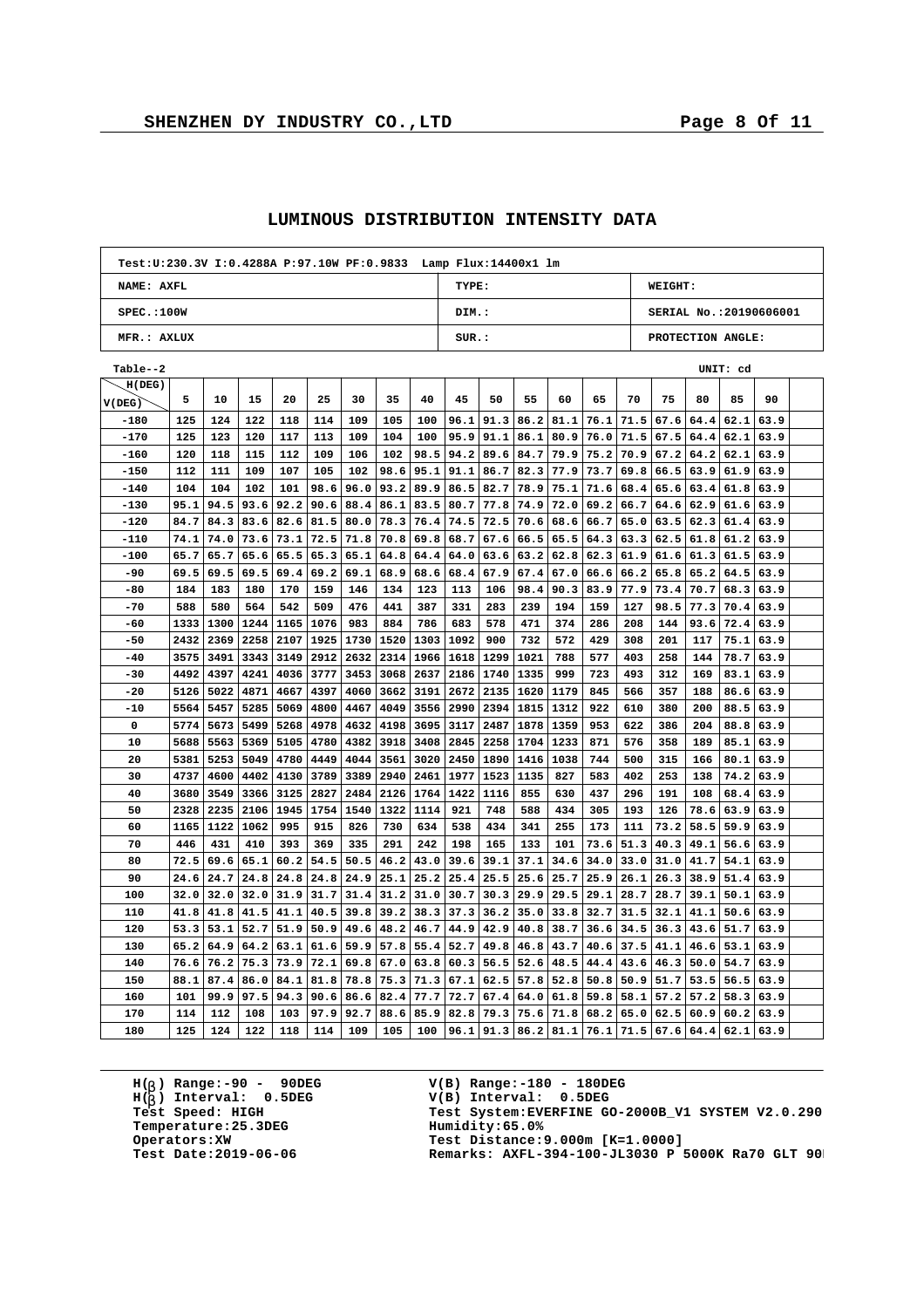|  | -<br>____ |
|--|-----------|
|  |           |
|  |           |
|  |           |
|  |           |
|  |           |
|  |           |
|  |           |

| Photometric Data Table [cd] |                |                |                |                |                |                |                |                |                |                |
|-----------------------------|----------------|----------------|----------------|----------------|----------------|----------------|----------------|----------------|----------------|----------------|
| G/C                         | 0.0            | 15.0           | 30.0           | 45.0           | 60.0           | 75.0           | 90.0           | 105.0          | 120.0          | 135.0          |
| 0.0                         | 5802           | 5807           | 5810           | 5813           | 5812           | 5812           | 5805           | 5802           | 5799           | 5797           |
| 3.0                         | 5793<br>5760   | 5790<br>5748   | 5782<br>5732   | 5781<br>5727   | 5775<br>5719   | 5775<br>5719   | 5768<br>5714   | 5770<br>5721   | 5770<br>5728   | 5776<br>5739   |
| 6.0<br>9.0                  | 5700           | 5679           | 5656           | 5647           | 5636           | 5640           | 5639           | 5654           | 5668           | 5688           |
| 12.0                        | 5611           | 5583           | 5549           | 5543           | 5530           | 5536           | 5539           | 5564           | 5588           | 5620           |
| 15.0                        | 5499           | 5467           | 5434           | 5418           | 5404           | 5409           | 5416           | 5450           | 5486           | 5531           |
| 18.0                        | 5366           | 5328           | 5286           | 5271           | 5254           | 5263           | 5270           | 5308           | 5349           | 5414           |
| 21.0<br>24.0                | 5209<br>5047   | 5173<br>5002   | 5123<br>4952   | 5110<br>4932   | 5093<br>4915   | 5103<br>4928   | 5109<br>4935   | 5151<br>4976   | 5190<br>5020   | 5265<br>5092   |
| 27.0                        | 4847           | 4809           | 4748           | 4733           | 4718           | 4734           | 4740           | 4785           | 4823           | 4898           |
| 30.0                        | 4632           | 4592           | 4530           | 4515           | 4497           | 4519           | 4527           | 4574           | 4607           | 4680           |
| 33.0                        | 4390           | 4345           | 4293           | 4274           | 4260           | 4275           | 4283           | 4335           | 4382           | 4441           |
| 36.0                        | 4108           | 4068           | 4015<br>3718   | 4004<br>3708   | 3983<br>3686   | 4001<br>3704   | 4007<br>3708   | 4062<br>3761   | 4113<br>3800   | 4174<br>3877   |
| 39.0<br>42.0                | 3796<br>3465   | 3767<br>3444   | 3394           | 3383           | 3367           | 3381           | 3391           | 3444           | 3466           | 3546           |
| 45.0                        | 3117           | 3089           | 3048           | 3043           | 3026           | 3044           | 3051           | 3096           | 3134           | 3183           |
| 48.0                        | 2736           | 2724           | 2687           | 2685           | 2671           | 2691           | 2692           | 2739           | 2761           | 2811           |
| 51.0                        | 2361           | 2360           | 2330           | 2329           | 2322           | 2336           | 2339           | 2378           | 2381           | 2438           |
| 54.0                        | 2001<br>1649   | 1995<br>1661   | 1972<br>1637   | 1975<br>1646   | 1967<br>1630   | 1981<br>1650   | 1983<br>1644   | 2011<br>1673   | 2024<br>1670   | 2060<br>1712   |
| 57.0<br>60.0                | 1359           | 1359           | 1342           | 1349           | 1337           | 1348           | 1342           | 1366           | 1373           | 1397           |
| 63.0                        | 1100           | 1099           | 1086           | 1093           | 1080           | 1085           | 1079           | 1096           | 1104           | 1124           |
| 66.0                        | 874.1          | 883.8          | 871.4          | 877.9          | 863.9          | 864.7          | 858.7          | 871.2          | 866.9          | 895.3          |
| 69.0                        | 686.3          | 694.2          | 696.1          | 700.0          | 687.1          | 664.1          | 646.8          | 672.8          | 695.4          | 709.7          |
| 72.0                        | 521.1<br>386.4 | 532.9<br>396.3 | 531.4<br>395.6 | 546.3<br>376.8 | 506.1<br>369.1 | 503.1<br>368.6 | 493.7<br>363.5 | 506.1<br>372.6 | 512.6<br>379.0 | 556.0<br>409.5 |
| 75.0<br>78.0                | 272.6          | 281.8          | 275.2          | 238.7          | 247.1          | 254.7          | 250.4          | 262.5          | 267.8          | 271.6          |
| 81.0                        | 173.5          | 188.3          | 169.0          | 150.2          | 154.7          | 163.4          | 159.8          | 169.7          | 172.7          | 172.8          |
| 84.0                        | 101.5          | 116.2          | 104.2          | 97.49          | 94.67          | 97.49          | 94.59          | 102.3          | 102.4          | 108.9          |
| 87.0                        | 73.33          | 74.97          | 74.34          | 74.09          | 74.25<br>69.09 | 74.77          | 74.68<br>69.48 | 75.22          | 74.94          | 75.75          |
| 90.0<br>93.0                | 63.89<br>61.47 | 65.80<br>61.71 | 66.95<br>61.97 | 68.39<br>62.01 | 62.03          | 69.54<br>61.87 | 61.69          | 69.53<br>61.37 | 69.41<br>61.23 | 69.22<br>60.98 |
| 96.0                        | 62.50          | 62.88          | 63.29          | 63.40          | 63.50          | 63.32          | 63.15          | 62.76          | 62.60          | 62.20          |
| 99.0                        | 63.86          | 64.40          | 64.92          | 65.18          | 65.34          | 65.17          | 64.94          | 64.52          | 64.23          | 63.77          |
| 102.0                       | 65.63          | 66.23          | 67.00          | 67.25          | 67.49          | 67.32          | 67.21          | 66.61          | 66.33          | 65.61          |
| 105.0                       | 67.56<br>69.82 | 68.33<br>70.74 | 69.12<br>71.70 | 69.56<br>72.12 | 69.87<br>72.50 | 69.72<br>72.39 | 69.51<br>72.26 | 68.97<br>71.61 | 68.53<br>71.11 | 67.84<br>70.36 |
| 108.0<br>111.0              | 72.46          | 73.36          | 74.48          | 74.92          | 75.35          | 75.31          | 75.24          | 74.53          | 74.05          | 73.09          |
| 114.0                       | 75.06          | 76.15          | 77.34          | 77.90          | 78.37          | 78.38          | 78.29          | 77.62          | 77.03          | 76.07          |
| 117.0                       | 77.95          | 79.10          | 80.26          | 80.98          | 81.50          | 81.58          | 81.43          | 80.84          | 80.19          | 79.23          |
| 120.0                       | 81.06          | 82.17          | 83.44          | 84.11          | 84.68          | 84.79          | 84.79          | 84.12          | 83.59          | 82.51          |
| 123.0                       | 84.12<br>87.17 | 85.23<br>88.34 | 86.58<br>89.59 | 87.25<br>90.38 | 87.85<br>91.00 | 88.06<br>91.21 | 88.09<br>91.21 | 87.41<br>90.63 | 86.82<br>90.05 | 85.82<br>89.19 |
| 126.0<br>129.0              | 90.23          | 91.36          | 92.57          | 93.45          | 94.08          | 94.26          | 94.25          | 93.85          | 93.45          | 92.66          |
| 132.0                       | 93.27          | 94.24          | 95.53          | 96.30          | 97.06          | 97.23          | 97.39          | 97.01          | 96.79          | 96.00          |
| 135.0                       | 96.10          | 97.01          | 98.17          | 99.01          | 99.82          | 100.1          | 100.4          | 100.1          | 99.97          | 99.32          |
| 138.0                       | 98.74          | 99.65          | 100.7          | 101.5          | 102.4          | 102.8          | 103.1          | 103.0          | 102.9          | 102.5          |
| 141.0                       | 101.5<br>104.0 | 102.2<br>104.7 | 103.1<br>105.5 | 103.9<br>106.1 | 104.7<br>106.9 | 105.1<br>107.4 | 105.6<br>108.0 | 105.7<br>108.3 | 105.9<br>108.5 | 105.5<br>108.3 |
| 144.0<br>147.0              | 106.7          | 107.2          | 108.0          | 108.4          | 109.2          | 109.7          | 110.4          | 110.8          | 111.2          | 111.0          |
| 150.0                       | 109.2          | 109.6          | 110.3          | 110.6          | 111.4          | 112.0          | 112.8          | 113.2          | 113.6          | 113.6          |
| 153.0                       | 112.1          | 112.2          | 112.7          | 113.1          | 113.8          | 114.4          | 115.1          | 115.7          | 116.2          | 116.2          |
| 156.0                       | 114.8          | 114.9          | 115.3          | 115.6          | 116.3          | 116.8          | 117.6<br>120.1 | 118.1          | 118.7          | 118.8          |
| 159.0                       | 117.5<br>120.0 | 117.5<br>119.9 | 117.8<br>120.2 | 118.1<br>120.5 | 118.8<br>121.2 | 119.3<br>121.5 | 122.2          | 120.5<br>122.7 | 121.1<br>123.3 | 121.3<br>123.6 |
| 162.0<br>165.0              | 122.1          | 122.0          | 122.2          | 122.6          | 123.2          | 123.4          | 124.1          | 124.6          | 125.2          | 125.5          |
| 168.0                       | 123.8          | 123.7          | 123.8          | 124.2          | 124.6          | 125.0          | 125.5          | 126.0          | 126.5          | 126.8          |
| 171.0                       | 124.8          | 124.7          | 124.8          | 125.1          | 125.4          | 125.9          | 126.2          | 126.6          | 127.1          | 127.5          |
| 174.0                       | 125.2<br>124.8 | 124.8<br>124.4 | 125.0<br>124.5 | 125.3<br>124.7 | 125.5<br>124.8 | 125.7<br>125.0 | 126.1<br>125.3 | 126.6<br>125.9 | 127.2<br>126.6 | 127.7<br>127.1 |
| 177.0<br>180.0              | 123.9          | 123.5          | 123.5          | 123.5          | 123.5          | 123.7          | 124.1          | 124.7          | 125.4          | 125.9          |
| G/C<br>0.0                  | 150.0<br>5794  | 165.0<br>5793  | 180.0<br>5802  | 195.0<br>5807  | 210.0<br>5810  | 225.0<br>5813  | 240.0<br>5812  | 255.0<br>5812  | 270.0<br>5805  | 285.0<br>5802  |
| 3.0                         | 5781           | 5788           | 5789           | 5802           | 5814           | 5824           | 5828           | 5829           | 5821           | 5814           |
| 6.0                         | 5749           | 5764           | 5759           | 5781           | 5801           | 5816           | 5823           | 5820           | 5810           | 5797           |
| 9.0                         | 5704           | 5724           | 5711           | 5742           | 5773           | 5792           | 5797           | 5789           | 5772           | 5752           |
| 12.0<br>15.0                | 5644<br>5565   | 5670<br>5597   | 5648<br>5564   | 5687<br>5610   | 5728<br>5660   | 5748<br>5681   | 5751<br>5683   | 5735<br>5662   | 5711<br>5633   | 5683<br>5597   |
| 18.0                        | 5459           | 5503           | 5452           | 5506           | 5563           | 5585           | 5588           | 5565           | 5534           | 5492           |
| 21.0                        | 5324           | 5379           | 5310           | 5369           | 5432           | 5458           | 5464           | 5438           | 5406           | 5360           |
| 24.0                        | 5159           | 5226           | 5142           | 5202           | 5265           | 5292           | 5300           | 5273           | 5243           | 5193           |
| 27.0                        | 4964           | 5039           | 4942           | 5002           | 5062           | 5089           | 5099           | 5072           | 5043           | 4987           |
| 30.0                        | 4742           | 4825           | 4714           | 4772           | 4829           | 4850           | 4862           | 4835           | 4809           | 4750           |
|                             |                |                |                |                |                |                |                |                |                |                |

**H( ) Range:-90 - 90DEG** H(<sub>b</sub>) Range:-90 - 90DE<br>H(<sub>b</sub>) Interval: 0.5DEG **b Temperature: 25.3DEG**<br> **Operators: XW**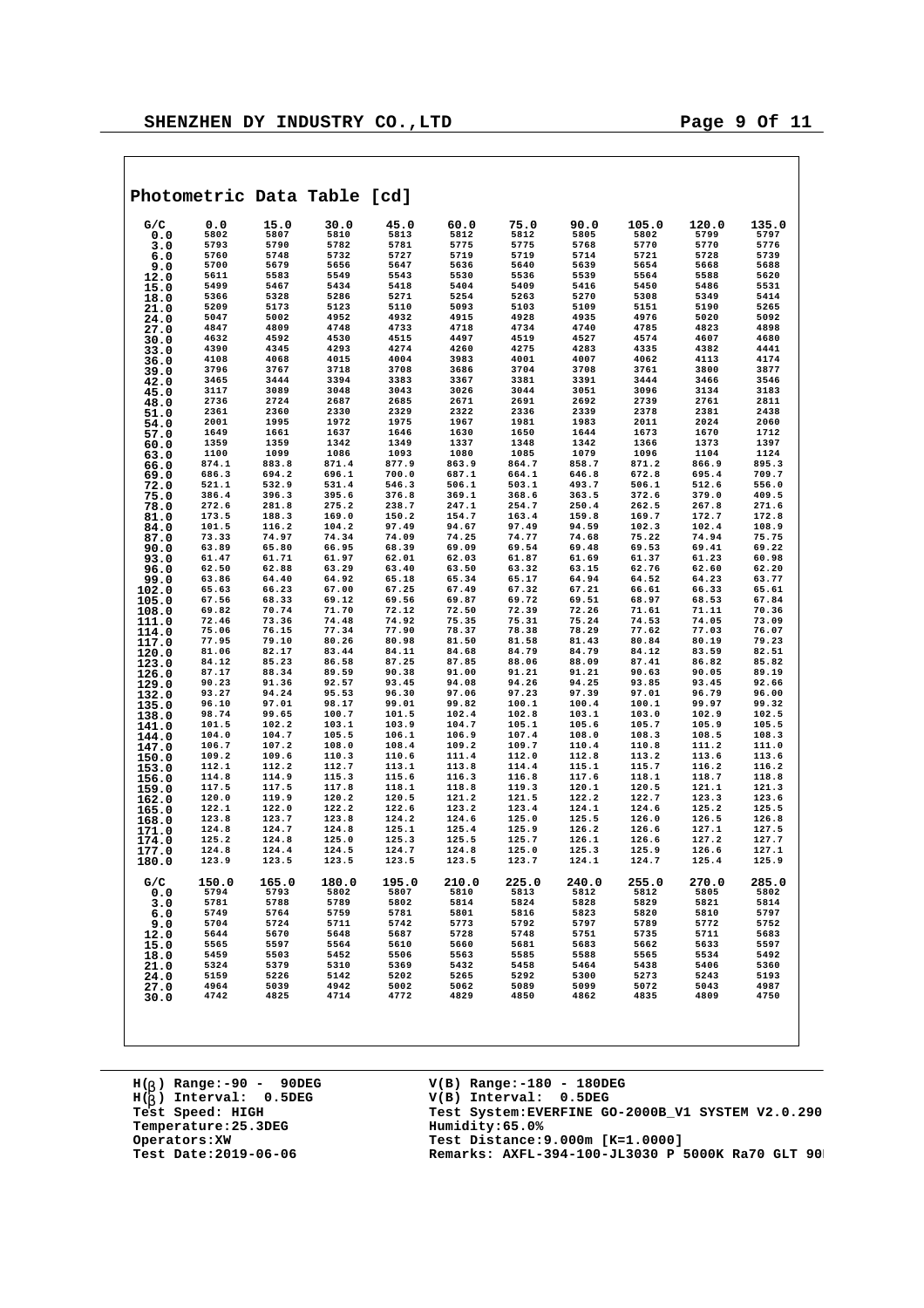| Photometric Data Table [cd] |       |       |       |       |       |       |       |       |       |       |
|-----------------------------|-------|-------|-------|-------|-------|-------|-------|-------|-------|-------|
| 33.0                        | 4500  | 4585  | 4456  | 4510  | 4563  | 4575  | 4593  | 4566  | 4540  | 4475  |
| 36.0                        | 4227  | 4311  | 4155  | 4208  | 4259  | 4264  | 4284  | 4255  | 4227  | 4163  |
| 39.0                        | 3924  | 4004  | 3817  | 3861  | 3915  | 3916  | 3934  | 3899  | 3873  | 3806  |
| 42.0                        | 3588  | 3659  | 3451  | 3486  | 3537  | 3538  | 3553  | 3513  | 3489  | 3423  |
| 45.0                        | 3223  | 3277  | 3052  | 3083  | 3124  | 3127  | 3131  | 3098  | 3070  | 3016  |
| 48.0                        | 2838  | 2888  | 2649  | 2670  | 2707  | 2706  | 2707  | 2669  | 2649  | 2600  |
| 51.0                        | 2456  | 2499  | 2250  | 2264  | 2294  | 2291  | 2290  | 2257  | 2237  | 2193  |
| 54.0                        | 2075  | 2105  | 1868  | 1873  | 1901  | 1892  | 1893  | 1855  | 1845  | 1806  |
| 57.0                        | 1715  | 1745  | 1520  | 1523  | 1544  | 1536  | 1535  | 1505  | 1494  | 1461  |
| 60.0                        | 1397  | 1418  | 1215  | 1217  | 1234  | 1229  | 1223  | 1187  | 1184  | 1162  |
| 63.0                        | 1122  | 1136  | 959.1 | 958.6 | 971.9 | 966.0 | 960.3 | 933.5 | 933.1 | 911.3 |
| 66.0                        | 891.6 | 902.0 | 751.5 | 748.6 | 758.2 | 752.3 | 745.0 | 702.8 | 691.6 | 680.3 |
| 69.0                        | 706.4 | 713.1 | 568.1 | 566.4 | 585.7 | 578.1 | 547.1 | 509.6 | 511.3 | 502.0 |
| 72.0                        | 553.1 | 545.5 | 425.4 | 420.3 | 428.1 | 420.8 | 391.5 | 361.1 | 360.5 | 352.3 |
| 75.0                        | 415.2 | 414.1 | 307.1 | 302.3 | 304.5 | 266.3 | 259.8 | 235.9 | 233.9 | 227.2 |
| 78.0                        | 303.4 | 307.8 | 202.4 | 200.2 | 190.9 | 155.8 | 144.8 | 136.7 | 133.6 | 131.3 |
| 81.0                        | 195.5 | 214.4 | 114.6 | 119.7 | 103.7 | 76.18 | 65.50 | 56.41 | 50.67 | 50.39 |
| 84.0                        | 120.6 | 137.8 | 55.22 | 56.25 | 48.41 | 37.67 | 36.41 | 35.02 | 34.72 | 34.34 |
| 87.0                        | 77.99 | 81.66 | 35.37 | 34.47 | 33.46 | 32.32 | 31.49 | 29.84 | 29.82 | 28.83 |
| 90.0                        | 68.76 | 68.35 | 26.83 | 26.29 | 25.61 | 25.23 | 24.77 | 24.69 | 24.54 | 24.76 |
| 93.0                        | 60.98 | 60.92 | 28.88 | 28.29 | 27.50 | 27.16 | 26.62 | 26.62 | 26.44 | 26.73 |
| 96.0                        | 62.06 | 61.84 | 31.18 | 30.53 | 29.77 | 29.31 | 28.84 | 28.75 | 28.66 | 28.93 |
| 99.0                        | 63.47 | 63.10 | 33.77 | 33.05 | 32.23 | 31.73 | 31.24 | 31.16 | 31.08 | 31.41 |
| 102.0                       | 65.34 | 64.73 | 36.59 | 35.79 | 34.79 | 34.37 | 33.76 | 33.79 | 33.61 | 34.10 |
| 105.0                       | 67.35 | 66.66 | 39.63 | 38.73 | 37.69 | 37.20 | 36.60 | 36.62 | 36.51 | 37.02 |
| 108.0                       | 69.81 | 68.94 | 42.83 | 41.85 | 40.73 | 40.18 | 39.61 | 39.63 | 39.56 | 40.11 |
| 111.0                       | 72.55 | 71.51 | 46.21 | 45.13 | 44.07 | 43.39 | 42.91 | 42.84 | 42.90 | 43.41 |
| 114.0                       | 75.37 | 74.33 | 49.65 | 48.51 | 47.23 | 46.69 | 46.04 | 46.17 | 46.08 | 46.81 |
| 117.0                       | 78.43 | 77.40 | 53.16 | 51.97 | 50.81 | 50.11 | 49.61 | 49.60 | 49.75 | 50.32 |
| 120.0                       | 81.74 | 80.60 | 56.71 | 55.47 | 54.13 | 53.56 | 53.03 | 53.09 | 53.11 | 53.92 |
| 123.0                       | 85.17 | 83.92 | 60.18 | 58.95 | 57.64 | 57.00 | 56.40 | 56.60 | 56.73 | 57.51 |

| 33.0  | 4500  | 4585                                             | 4456                                                                                                | 4510                                                                                           | 4563                                                                      | 4575                                                                                                                                                                                                                                                                                    | 4593  | 4566                                                                                                                                                                                                                                                              | 4540  | 4475  |
|-------|-------|--------------------------------------------------|-----------------------------------------------------------------------------------------------------|------------------------------------------------------------------------------------------------|---------------------------------------------------------------------------|-----------------------------------------------------------------------------------------------------------------------------------------------------------------------------------------------------------------------------------------------------------------------------------------|-------|-------------------------------------------------------------------------------------------------------------------------------------------------------------------------------------------------------------------------------------------------------------------|-------|-------|
| 36.0  | 4227  | 4311                                             | 4155                                                                                                | 4208                                                                                           | 4259                                                                      | 4264                                                                                                                                                                                                                                                                                    | 4284  | 4255                                                                                                                                                                                                                                                              | 4227  | 4163  |
|       |       |                                                  |                                                                                                     |                                                                                                |                                                                           |                                                                                                                                                                                                                                                                                         |       |                                                                                                                                                                                                                                                                   |       |       |
| 39.0  | 3924  | 4004                                             | 3817                                                                                                | 3861                                                                                           | 3915                                                                      | 3916                                                                                                                                                                                                                                                                                    | 3934  | 3899                                                                                                                                                                                                                                                              | 3873  | 3806  |
| 42.0  | 3588  | 3659                                             | 3451                                                                                                | 3486                                                                                           | 3537                                                                      | 3538                                                                                                                                                                                                                                                                                    | 3553  | 3513                                                                                                                                                                                                                                                              | 3489  | 3423  |
| 45.0  | 3223  | 3277                                             | 3052                                                                                                | 3083                                                                                           | 3124                                                                      | 3127                                                                                                                                                                                                                                                                                    | 3131  | 3098                                                                                                                                                                                                                                                              | 3070  | 3016  |
| 48.0  | 2838  | 2888                                             | 2649                                                                                                |                                                                                                | 2707                                                                      |                                                                                                                                                                                                                                                                                         |       |                                                                                                                                                                                                                                                                   | 2649  | 2600  |
|       | 2456  | 2499                                             | 2250                                                                                                |                                                                                                | 2294                                                                      |                                                                                                                                                                                                                                                                                         |       |                                                                                                                                                                                                                                                                   | 2237  | 2193  |
| 51.0  |       |                                                  |                                                                                                     |                                                                                                |                                                                           |                                                                                                                                                                                                                                                                                         |       |                                                                                                                                                                                                                                                                   |       |       |
| 54.0  | 2075  |                                                  |                                                                                                     |                                                                                                | 1901                                                                      |                                                                                                                                                                                                                                                                                         |       |                                                                                                                                                                                                                                                                   | 1845  | 1806  |
| 57.0  | 1715  |                                                  |                                                                                                     |                                                                                                | 1544                                                                      |                                                                                                                                                                                                                                                                                         |       |                                                                                                                                                                                                                                                                   | 1494  | 1461  |
| 60.0  | 1397  | 2105 225<br>1745 1520<br>1418 1215<br>1136 959.1 |                                                                                                     | $\begin{array}{r} 3083 \\ 2670 \\ 2264 \\ 1873 \\ 1523 \\ 1217 \\ 958.6 \\ \hline \end{array}$ | 1234                                                                      | $\begin{array}{rrrr} 312 & 312 & 312 \\ 2706 & 2707 \\ 2291 & 2290 \\ 1892 & 1893 \\ 1536 & 1535 \\ 1229 & 1223 \\ 966.0 & 960.3 \\ 276 & 360.3 \\ \end{array}$                                                                                                                         |       | 3131<br>2707 2669<br>2290 2257<br>1893 1855<br>1535 1505<br>1223 1187<br>960.3 933.5<br><sup>n</sup> *fn 702.8                                                                                                                                                    | 1184  | 1162  |
|       | 1122  |                                                  | 959.1                                                                                               |                                                                                                | 971.9                                                                     |                                                                                                                                                                                                                                                                                         |       |                                                                                                                                                                                                                                                                   | 933.1 | 911.3 |
| 63.0  |       |                                                  |                                                                                                     |                                                                                                |                                                                           |                                                                                                                                                                                                                                                                                         |       |                                                                                                                                                                                                                                                                   |       |       |
| 66.0  | 891.6 | 902.0                                            | 751.5                                                                                               | 748.6                                                                                          | 758.2                                                                     | 752.3                                                                                                                                                                                                                                                                                   | 745.0 | 702.8                                                                                                                                                                                                                                                             | 691.6 | 680.3 |
| 69.0  | 706.4 | 713.1                                            | 568.1                                                                                               | 566.4                                                                                          | 585.7                                                                     |                                                                                                                                                                                                                                                                                         |       |                                                                                                                                                                                                                                                                   | 511.3 | 502.0 |
| 72.0  | 553.1 | 545.5                                            |                                                                                                     | 420.3                                                                                          | 428.1                                                                     |                                                                                                                                                                                                                                                                                         |       |                                                                                                                                                                                                                                                                   | 360.5 | 352.3 |
| 75.0  | 415.2 | 414.1                                            |                                                                                                     |                                                                                                | 304.5                                                                     |                                                                                                                                                                                                                                                                                         |       |                                                                                                                                                                                                                                                                   | 233.9 | 227.2 |
|       | 303.4 | 307.8                                            | $425.4$<br>$307.1$<br>$202.4$<br>$114.6$<br>$55.22$<br>$35.37$                                      | 302.3<br>200.2                                                                                 | 190.9                                                                     | $\begin{array}{cccc} 72.3 & 73.7 & 84.7 & 9 \\ 54.1 & 547.1 & 547.1 \\ 20.8 & 391.5 \\ 266.3 & 259.8 \\ 155.8 & 144.8 \\ 76.18 & 65.50 \\ 32.32 & 31.49 \\ 25.23 & 24.77 \\ 25.23 & 24.77 \\ 25.23 & 24.77 \\ 25.24 & 25.78 \\ 26.78 & 27.78 \\ 28.79 & 29.79 \\ 29.79 & 21.79 \\ 21.7$ |       | $\begin{array}{r} 0.2486 \ 0.9046 \ 0.9046 \ 0.9046 \ 0.9046 \ 0.9046 \ 0.9046 \ 0.9046 \ 0.9046 \ 0.9046 \ 0.9046 \ 0.9046 \ 0.9046 \ 0.9046 \ 0.9046 \ 0.9046 \ 0.9046 \ 0.9046 \ 0.9046 \ 0.9046 \ 0.9046 \ 0.9046 \ 0.9046 \ 0.9046 \ 0.9046 \ 0.9046 \ 0.90$ | 133.6 | 131.3 |
| 78.0  |       |                                                  |                                                                                                     | $200.2$<br>119.7<br>56.25<br>34.47                                                             |                                                                           |                                                                                                                                                                                                                                                                                         |       |                                                                                                                                                                                                                                                                   |       |       |
| 81.0  | 195.5 |                                                  |                                                                                                     |                                                                                                | 103.7                                                                     |                                                                                                                                                                                                                                                                                         |       |                                                                                                                                                                                                                                                                   | 50.67 | 50.39 |
| 84.0  | 120.6 |                                                  |                                                                                                     |                                                                                                | 48.41                                                                     |                                                                                                                                                                                                                                                                                         |       |                                                                                                                                                                                                                                                                   | 34.72 | 34.34 |
| 87.0  | 77.99 | 214.4<br>137.8<br>81.66                          |                                                                                                     |                                                                                                | 33.46                                                                     |                                                                                                                                                                                                                                                                                         | 31.49 |                                                                                                                                                                                                                                                                   | 29.82 | 28.83 |
| 90.0  | 68.76 | 68.35                                            | 26.83                                                                                               | 26.29                                                                                          | 25.61                                                                     |                                                                                                                                                                                                                                                                                         | 24.77 |                                                                                                                                                                                                                                                                   | 24.54 | 24.76 |
|       | 60.98 | 60.92                                            | 28.88                                                                                               | 28.29                                                                                          | 27.50                                                                     |                                                                                                                                                                                                                                                                                         |       |                                                                                                                                                                                                                                                                   | 26.44 | 26.73 |
| 93.0  |       |                                                  |                                                                                                     |                                                                                                |                                                                           |                                                                                                                                                                                                                                                                                         |       |                                                                                                                                                                                                                                                                   |       |       |
| 96.0  | 62.06 | 61.84                                            |                                                                                                     |                                                                                                |                                                                           |                                                                                                                                                                                                                                                                                         |       |                                                                                                                                                                                                                                                                   | 28.66 | 28.93 |
| 99.0  | 63.47 | 63.10                                            |                                                                                                     |                                                                                                |                                                                           |                                                                                                                                                                                                                                                                                         |       |                                                                                                                                                                                                                                                                   | 31.08 | 31.41 |
| 102.0 | 65.34 | 64.73                                            |                                                                                                     |                                                                                                |                                                                           |                                                                                                                                                                                                                                                                                         |       |                                                                                                                                                                                                                                                                   | 33.61 | 34.10 |
| 105.0 | 67.35 |                                                  |                                                                                                     |                                                                                                |                                                                           |                                                                                                                                                                                                                                                                                         |       |                                                                                                                                                                                                                                                                   | 36.51 | 37.02 |
|       | 69.81 | $66.66$ $68.94$ $71.51$ $74.33$                  | $31.18$<br>$33.77$<br>$36.59$<br>$39.63$<br>$42.83$<br>$46.21$<br>$49.65$                           | 20.53<br>29.77<br>33.05<br>35.79<br>36.73<br>34.79<br>41.8<br>42.51<br>48.51<br>47.23          |                                                                           | 27.16<br>29.31<br>31.73<br>34.37<br>37.20<br>40.18<br>43.39<br>46.69<br>50.11                                                                                                                                                                                                           |       | $26.62$<br>$26.62$<br>$26.62$<br>$28.84$<br>$28.75$<br>$31.76$<br>$33.79$<br>$36.60$<br>$36.62$<br>$39.63$<br>$42.91$<br>$42.84$<br>$46.17$<br>$49.60$<br>$49.70$<br>$49.60$                                                                                      | 39.56 | 40.11 |
| 108.0 |       |                                                  |                                                                                                     |                                                                                                |                                                                           |                                                                                                                                                                                                                                                                                         |       |                                                                                                                                                                                                                                                                   |       |       |
| 111.0 | 72.55 |                                                  |                                                                                                     |                                                                                                |                                                                           |                                                                                                                                                                                                                                                                                         |       |                                                                                                                                                                                                                                                                   | 42.90 | 43.41 |
| 114.0 | 75.37 | 74.33                                            |                                                                                                     |                                                                                                |                                                                           |                                                                                                                                                                                                                                                                                         |       |                                                                                                                                                                                                                                                                   | 46.08 | 46.81 |
| 117.0 | 78.43 | 77.40                                            | 53.16                                                                                               | 51.97                                                                                          | 50.81                                                                     | 50.11                                                                                                                                                                                                                                                                                   |       |                                                                                                                                                                                                                                                                   | 49.75 | 50.32 |
| 120.0 | 81.74 | 80.60                                            | 56.71                                                                                               | 55.47                                                                                          | 54.13                                                                     |                                                                                                                                                                                                                                                                                         | 53.03 |                                                                                                                                                                                                                                                                   | 53.11 | 53.92 |
|       | 85.17 | 83.92                                            | 60.18                                                                                               | 58.95                                                                                          |                                                                           |                                                                                                                                                                                                                                                                                         | 56.40 |                                                                                                                                                                                                                                                                   | 56.73 | 57.51 |
| 123.0 |       |                                                  |                                                                                                     |                                                                                                |                                                                           |                                                                                                                                                                                                                                                                                         |       |                                                                                                                                                                                                                                                                   |       |       |
| 126.0 | 88.53 | 87.31                                            | 63.67                                                                                               | 62.41                                                                                          |                                                                           |                                                                                                                                                                                                                                                                                         | 59.93 |                                                                                                                                                                                                                                                                   | 60.35 | 61.11 |
| 129.0 | 91.89 | 90.84                                            | 67.13                                                                                               | 65.87                                                                                          | $54.13$<br>$57.64$<br>$61.15$<br>$64.59$<br>$67.97$<br>$71.33$<br>$74.49$ | 53.56<br>57.00<br>60.45<br>63.92<br>67.32<br>70.65<br>73.84<br>76.95                                                                                                                                                                                                                    | 63.48 | $49.60$<br>$53.09$<br>$56.60$<br>$60.11$<br>$63.62$<br>$67.07$<br>$70.46$<br>$73.70$<br>$76.89$                                                                                                                                                                   | 63.88 | 64.73 |
| 132.0 | 95.35 | 94.33<br>97.80<br>101.2                          | 70.42                                                                                               | 69.24                                                                                          |                                                                           |                                                                                                                                                                                                                                                                                         | 66.83 |                                                                                                                                                                                                                                                                   | 67.35 | 68.26 |
| 135.0 | 98.78 |                                                  | 73.68                                                                                               | 72.51                                                                                          |                                                                           |                                                                                                                                                                                                                                                                                         | 70.29 |                                                                                                                                                                                                                                                                   | 70.84 | 71.76 |
|       | 102.0 |                                                  | 76.71                                                                                               | 75.62                                                                                          |                                                                           |                                                                                                                                                                                                                                                                                         | 73.36 |                                                                                                                                                                                                                                                                   | 74.17 | 75.14 |
| 138.0 |       |                                                  |                                                                                                     |                                                                                                |                                                                           |                                                                                                                                                                                                                                                                                         |       |                                                                                                                                                                                                                                                                   |       |       |
| 141.0 | 105.1 | 104.4                                            | 79.61                                                                                               | 78.56                                                                                          | 77.53                                                                     |                                                                                                                                                                                                                                                                                         | 76.53 |                                                                                                                                                                                                                                                                   | 77.38 | 78.41 |
| 144.0 | 108.0 | 107.4                                            | 82.51                                                                                               | 81.48                                                                                          | 80.58                                                                     |                                                                                                                                                                                                                                                                                         |       |                                                                                                                                                                                                                                                                   | 80.66 | 81.72 |
| 147.0 | 110.9 |                                                  |                                                                                                     |                                                                                                | 83.75                                                                     |                                                                                                                                                                                                                                                                                         |       |                                                                                                                                                                                                                                                                   | 84.12 | 85.23 |
| 150.0 | 113.7 | 110.4<br>113.3<br>116.1                          |                                                                                                     | 84.55<br>87.96<br>91.70                                                                        | 87.18                                                                     |                                                                                                                                                                                                                                                                                         |       |                                                                                                                                                                                                                                                                   | 87.79 | 88.90 |
|       | 116.3 |                                                  |                                                                                                     |                                                                                                | 90.86                                                                     |                                                                                                                                                                                                                                                                                         |       |                                                                                                                                                                                                                                                                   | 91.63 | 92.73 |
| 153.0 |       |                                                  |                                                                                                     |                                                                                                |                                                                           |                                                                                                                                                                                                                                                                                         |       |                                                                                                                                                                                                                                                                   |       |       |
| 156.0 | 119.1 | $118.9$<br>$121.5$<br>$123.8$                    | $\begin{array}{r} 62.31 \\ 85.55 \\ 88.84 \\ 92.46 \\ 96.44 \\ 100.6 \\ 104.9 \\ 109.0 \end{array}$ | 95.73<br>99.89<br>99.89<br>104.1<br>108.2                                                      | 94.89                                                                     | $\begin{array}{r} 60.99 \\ 80.09 \\ 83.40 \\ 86.96 \\ 90.75 \\ 94.78 \\ 98.90 \\ 103.1 \\ 107.0 \\ 10.9 \\ \end{array}$                                                                                                                                                                 |       |                                                                                                                                                                                                                                                                   | 95.68 | 96.69 |
| 159.0 | 121.5 |                                                  |                                                                                                     |                                                                                                | 99.06                                                                     |                                                                                                                                                                                                                                                                                         |       |                                                                                                                                                                                                                                                                   | 99.77 | 100.7 |
| 162.0 | 123.9 |                                                  |                                                                                                     |                                                                                                | 103.4                                                                     |                                                                                                                                                                                                                                                                                         |       |                                                                                                                                                                                                                                                                   | 103.8 | 104.7 |
| 165.0 | 125.7 | 125.7                                            |                                                                                                     |                                                                                                | 107.4                                                                     |                                                                                                                                                                                                                                                                                         |       |                                                                                                                                                                                                                                                                   | 107.7 | 108.5 |
|       | 127.1 | 127.1                                            | 112.8                                                                                               | 112.2                                                                                          |                                                                           |                                                                                                                                                                                                                                                                                         |       |                                                                                                                                                                                                                                                                   | 111.4 | 112.2 |
| 168.0 |       |                                                  |                                                                                                     |                                                                                                |                                                                           |                                                                                                                                                                                                                                                                                         |       |                                                                                                                                                                                                                                                                   |       |       |
| 171.0 | 127.9 | 128.1                                            |                                                                                                     |                                                                                                |                                                                           |                                                                                                                                                                                                                                                                                         |       |                                                                                                                                                                                                                                                                   | 115.1 | 115.8 |
| 174.0 | 128.1 | 128.5                                            |                                                                                                     |                                                                                                |                                                                           |                                                                                                                                                                                                                                                                                         |       |                                                                                                                                                                                                                                                                   | 118.7 | 119.3 |
| 177.0 | 127.7 | 128.1                                            |                                                                                                     | 115.7<br>119.0<br>121.6                                                                        |                                                                           |                                                                                                                                                                                                                                                                                         |       |                                                                                                                                                                                                                                                                   | 121.9 | 122.4 |
| 180.0 | 126.6 | 127.1                                            | 116.4<br>119.3<br>121.9<br>123.9<br>123.9                                                           | 123.5                                                                                          | 111.3<br>115.0<br>118.4<br>121.3<br>123.4<br>123.4                        | $110.9$<br>$114.7$<br>$118.2$<br>$121.2$<br>$123.5$<br>123.5                                                                                                                                                                                                                            |       | $\begin{array}{cccc} 76.53 & 76.89 \\ 79.85 & 80.12 \\ 83.22 & 83.58 \\ 86.75 & 87.30 \\ 90.66 & 91.17 \\ 94.70 & 95.24 \\ 98.84 & 99.38 \\ 103.0 & 103.5 \\ 106.9 & 107.4 \\ 110.7 & 111.2 \\ 114.4 & 144.8 \\ 121.1 & 121.4 \\ 123.5 & 123.6 \end{array}$       | 124.2 | 124.7 |
|       |       |                                                  |                                                                                                     |                                                                                                |                                                                           |                                                                                                                                                                                                                                                                                         |       |                                                                                                                                                                                                                                                                   |       |       |
|       |       |                                                  |                                                                                                     |                                                                                                |                                                                           |                                                                                                                                                                                                                                                                                         |       |                                                                                                                                                                                                                                                                   |       |       |
| G/C   | 300.0 | 315.0                                            | 330.0                                                                                               | 345.0                                                                                          |                                                                           |                                                                                                                                                                                                                                                                                         |       |                                                                                                                                                                                                                                                                   |       |       |
| 0.0   | 5799  | 5797                                             | 5794                                                                                                | 5793                                                                                           |                                                                           |                                                                                                                                                                                                                                                                                         |       |                                                                                                                                                                                                                                                                   |       |       |
| 3.0   | 5805  | 5796                                             | 5786                                                                                                | 5774                                                                                           |                                                                           |                                                                                                                                                                                                                                                                                         |       |                                                                                                                                                                                                                                                                   |       |       |
| 6.0   | 5784  | 5769                                             | 5752                                                                                                | 5730                                                                                           |                                                                           |                                                                                                                                                                                                                                                                                         |       |                                                                                                                                                                                                                                                                   |       |       |
| 9.0   | 5736  | 5713                                             | 5690                                                                                                | 5659                                                                                           |                                                                           |                                                                                                                                                                                                                                                                                         |       |                                                                                                                                                                                                                                                                   |       |       |
| 12.0  | 5661  | 5633                                             | 5604                                                                                                | 5562                                                                                           |                                                                           |                                                                                                                                                                                                                                                                                         |       |                                                                                                                                                                                                                                                                   |       |       |
|       | 5567  | 5530                                             | 5495                                                                                                | 5442                                                                                           |                                                                           |                                                                                                                                                                                                                                                                                         |       |                                                                                                                                                                                                                                                                   |       |       |
| 15.0  |       | 5530<br>5404<br>5250<br>5071                     |                                                                                                     | 5442<br>5296                                                                                   |                                                                           |                                                                                                                                                                                                                                                                                         |       |                                                                                                                                                                                                                                                                   |       |       |
| 18.0  | 5453  |                                                  | 5358<br>5358<br>5199<br>5017                                                                        |                                                                                                |                                                                           |                                                                                                                                                                                                                                                                                         |       |                                                                                                                                                                                                                                                                   |       |       |
| 21.0  | 5313  |                                                  |                                                                                                     | 5134                                                                                           |                                                                           |                                                                                                                                                                                                                                                                                         |       |                                                                                                                                                                                                                                                                   |       |       |
| 24.0  | 5143  |                                                  |                                                                                                     | 4952                                                                                           |                                                                           |                                                                                                                                                                                                                                                                                         |       |                                                                                                                                                                                                                                                                   |       |       |
| 27.0  | 4932  | 4861                                             | 4807                                                                                                | 4742                                                                                           |                                                                           |                                                                                                                                                                                                                                                                                         |       |                                                                                                                                                                                                                                                                   |       |       |
|       | 4689  |                                                  | 4568                                                                                                | 4502                                                                                           |                                                                           |                                                                                                                                                                                                                                                                                         |       |                                                                                                                                                                                                                                                                   |       |       |
| 30.0  |       |                                                  |                                                                                                     | 4232                                                                                           |                                                                           |                                                                                                                                                                                                                                                                                         |       |                                                                                                                                                                                                                                                                   |       |       |
| 33.0  | 4418  | $4620$<br>$4348$<br>$4038$<br>$-94$              | 4300                                                                                                |                                                                                                |                                                                           |                                                                                                                                                                                                                                                                                         |       |                                                                                                                                                                                                                                                                   |       |       |
| 36.0  | 4107  |                                                  | 3992                                                                                                | 3929                                                                                           |                                                                           |                                                                                                                                                                                                                                                                                         |       |                                                                                                                                                                                                                                                                   |       |       |
| 39.0  | 3763  |                                                  | 3655                                                                                                | 3596                                                                                           |                                                                           |                                                                                                                                                                                                                                                                                         |       |                                                                                                                                                                                                                                                                   |       |       |
| 42.0  | 3383  | 3324                                             | 3290                                                                                                | 3245                                                                                           |                                                                           |                                                                                                                                                                                                                                                                                         |       |                                                                                                                                                                                                                                                                   |       |       |
| 45.0  | 2984  | 2933                                             | 2906                                                                                                | 2871                                                                                           |                                                                           |                                                                                                                                                                                                                                                                                         |       |                                                                                                                                                                                                                                                                   |       |       |
|       | 2578  | 2534                                             | 2516                                                                                                | 2489                                                                                           |                                                                           |                                                                                                                                                                                                                                                                                         |       |                                                                                                                                                                                                                                                                   |       |       |
| 48.0  |       |                                                  |                                                                                                     |                                                                                                |                                                                           |                                                                                                                                                                                                                                                                                         |       |                                                                                                                                                                                                                                                                   |       |       |
| 51.0  | 2179  | 2144                                             | 2135                                                                                                | 2113                                                                                           |                                                                           |                                                                                                                                                                                                                                                                                         |       |                                                                                                                                                                                                                                                                   |       |       |
| 54.0  | 1800  | 1774                                             | 1770                                                                                                | 1754                                                                                           |                                                                           |                                                                                                                                                                                                                                                                                         |       |                                                                                                                                                                                                                                                                   |       |       |
| 57.0  | 1459  | 1444                                             | 1442                                                                                                | 1432                                                                                           |                                                                           |                                                                                                                                                                                                                                                                                         |       |                                                                                                                                                                                                                                                                   |       |       |
| 60.0  | 1168  | 1157                                             | 1159                                                                                                | 1151                                                                                           |                                                                           |                                                                                                                                                                                                                                                                                         |       |                                                                                                                                                                                                                                                                   |       |       |
|       | 919.8 | 916.3                                            | 920.5                                                                                               | 917.0                                                                                          |                                                                           |                                                                                                                                                                                                                                                                                         |       |                                                                                                                                                                                                                                                                   |       |       |
| 63.0  |       |                                                  |                                                                                                     |                                                                                                |                                                                           |                                                                                                                                                                                                                                                                                         |       |                                                                                                                                                                                                                                                                   |       |       |
| 66.0  | 720.6 | 718.1                                            | 724.7                                                                                               | 719.4                                                                                          |                                                                           |                                                                                                                                                                                                                                                                                         |       |                                                                                                                                                                                                                                                                   |       |       |
|       |       |                                                  |                                                                                                     |                                                                                                |                                                                           |                                                                                                                                                                                                                                                                                         |       |                                                                                                                                                                                                                                                                   |       |       |

**H( ) Range:-90 - 90DEG** H(<sub>b</sub>) Range:-90 - 90DE<br>H(<sub>b</sub>) Interval: 0.5DEG **b Temperature: 25.3DEG**<br> **Operators: XW**